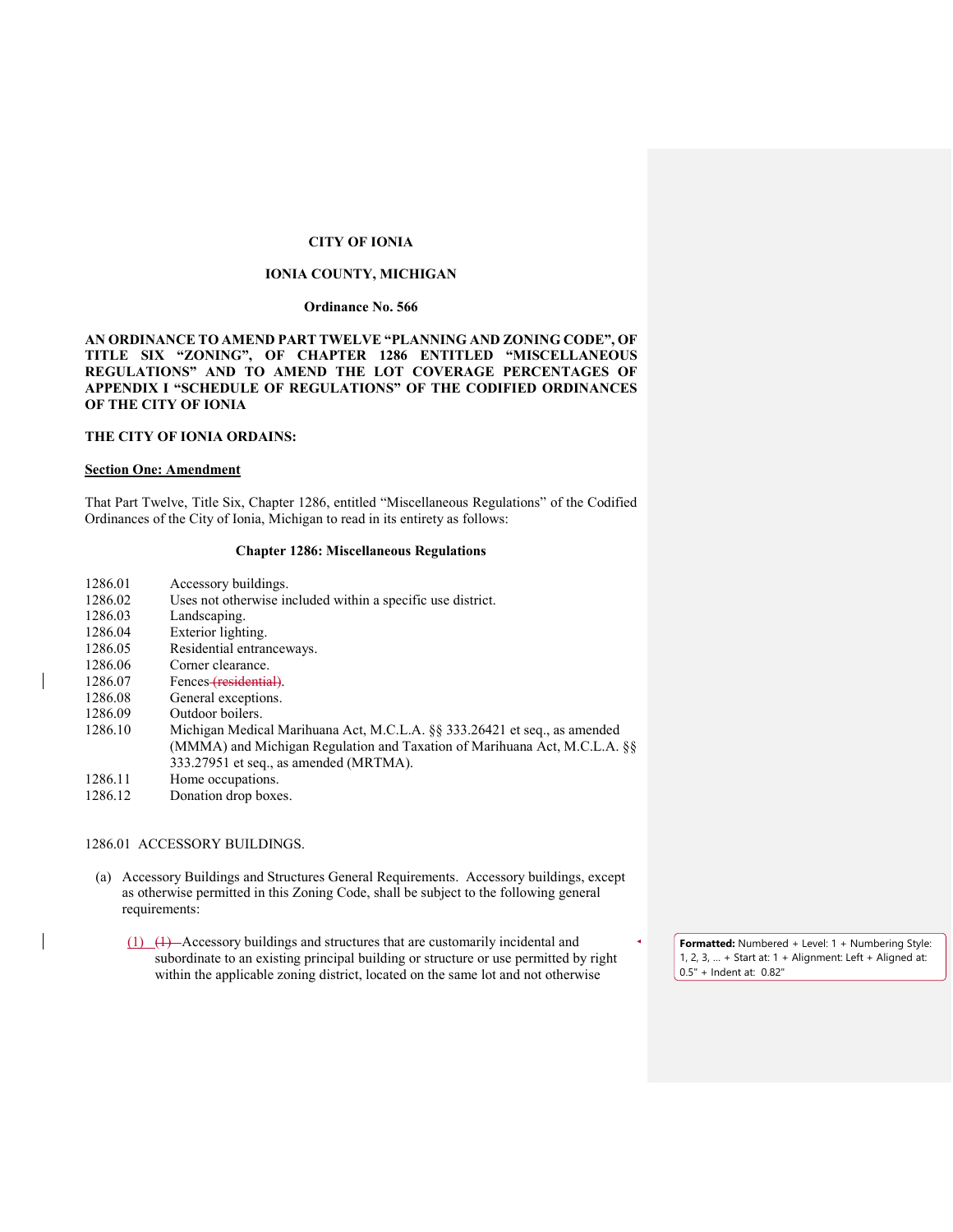regulated by this Zoning Code, shall be permitted subject to the regulations of this Zoning Code.

- (2) Accessory buildings and structures shall not be constructed of cloth, canvas, plastic film, nylon or similar pliable material that does not provide long-term durability.
- (3) Accessory buildings and structures six hundred (600) square feet in floor area or greater shall be securely attached to a frost-free footing meeting building code requirements. Accessory buildings and structures less than six hundred (600) square feet in floor area but two hundred (200) square feet and greater shall be securely attached to a foundation, footing or a concrete slab so that they are a permanent fixture on the property. In both cases a permit is required before construction begins.
- (4) For the purposes of this Section, a tent that is erected for a special event on a shortterm basis shall not be regulated.
- (5) HVAC and mechanical equipment shall be considered accessory in nature and cannot be located in the front yard unless determined necessary by the Zoning Administrator. Screening shall be provided.
- (6) Attached Accessory Buildings and Structures
	- A. Attached accessory buildings and structures (i.e., attached garages, covered porches, decks (with a height greater than eight (8) inches above grade) shall be made structurally a part of the principal building.
	- Shall conform to the minimum setback requirements and other site development standards of the zoning district where the accessory building or structure is located.
	- Attached accessory buildings and structures shall be included in the calculation for maximum lot coverage.
- (7) Detached Accessory Buildings
	- A. Detached accessory buildings, such as garages and sheds are not physically attached to the principal structure in any way.
	- Shall be setback at least six  $(6)$  feet from any side or rear property line.
	- Must maintain at least ten  $(10)$  feet separation between the detached accessory building and the principal structure.
	- D. Shall not be used as dwelling units.
	- E. Detached accessory buildings shall be included in the calculation for maximum lot coverage.

# (8) Detached Accessory Structures

- A. Detached accessory structures, such as pergolas, arbors, and gazebos, are not physically attached to the principal structure.
	- B. Shall be setback at least six (6) feet from any property line.
	- C. Must maintain at least ten (10) feet separation between the detached accessory structure and the principal structure.
	- D. Shall not be located within any clear vision corner near a driveway or public/private street.
	- E. Detached accessory structures shall be included in the calculation for maximum lot coverage.

**Formatted:** Font: (Default) Times New Roman

**Formatted:** Font: (Default) Times New Roman

**Formatted:** Font: (Default) Times New Roman

**Formatted:** Indent: Left: 0"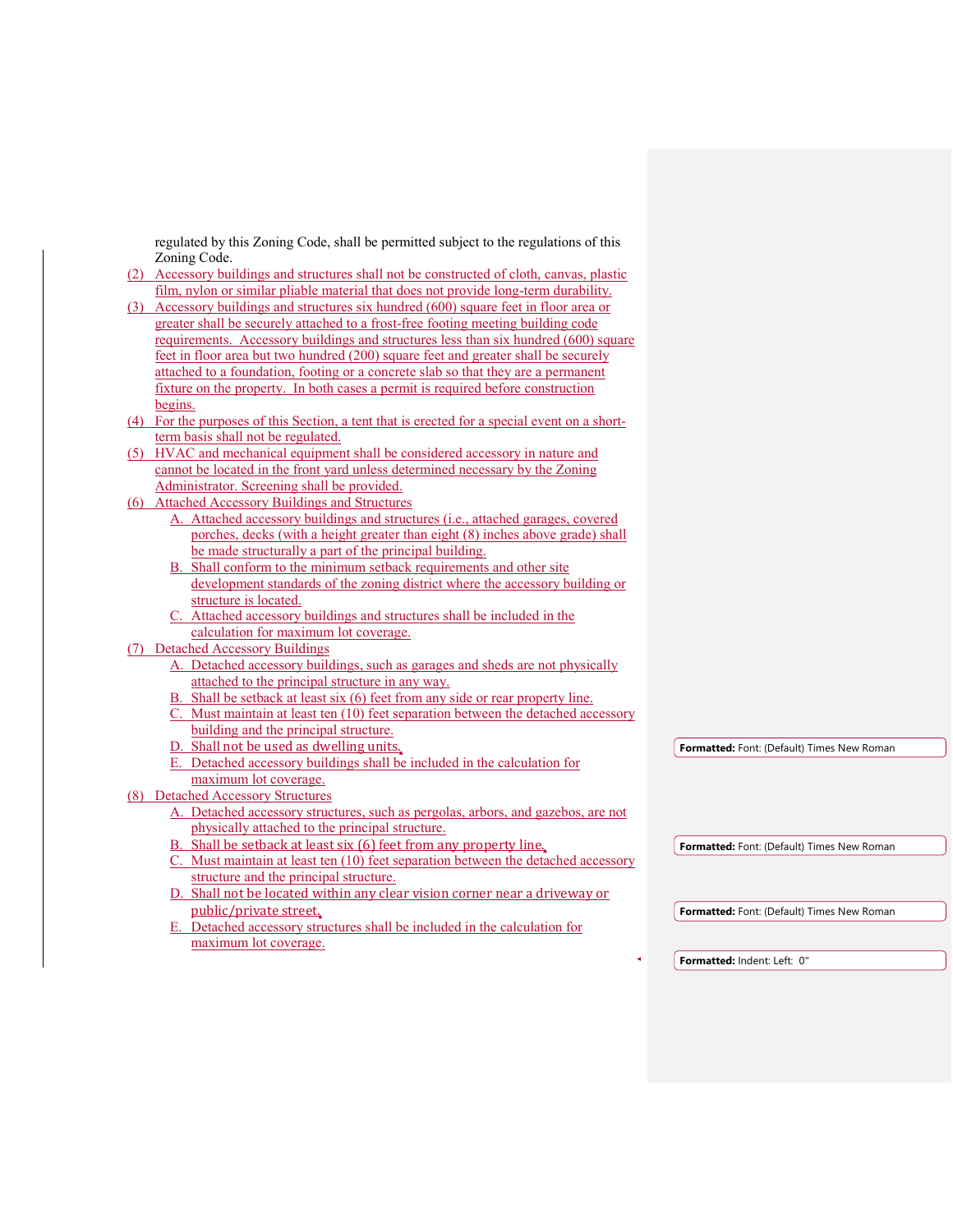(2) Attached accessory buildings and structures shall be made structurally a part of the principal building and shall conform to the minimum setback requirements and other site development standards of the zoning district in which the building or structure is located. (3) Accessory buildings and structures shall not be constructed of cloth, canvas, plastic film, nylon or similar pliable material that does not provide long-term durability. (4) Accessory buildings and structures six hundred (600) square feet in floor area or greater shall be securely attached to a frost free footing meeting building code requirements. Accessory buildings and structures less than six hundred (600) square feet in floor area but two hundred (200) square feet and greater shall be securely attached to a foundation, footing or a concrete slab so that they are a permanent fixture on the property. In both cases a building permit is required before construction begins. (5) For the purposes of this Section, a tent or awning that is erected for a special event on a short-term basis shall not be regulated.

(b) Accessory Buildings and Structures; Residential Districts or Uses.

- (1) Accessory buildings and structures shall only be located in the rear yard. When an accessory building or structure is located on a corner lot which is considered to have two (2) front yards and two (2) side yards for the purposes of this Section, the side that is larger in terms of square foot shall be considered the rear yard. Detached buildings and structures shall be no closer than six (6) feet from any lot line and shall not be placed closer than ten (10) to any building on the same lot.
- (2) Accessory buildings and structures shall be permitted in conjunction with the table below:
- (2) The total square footage of all principal and accessory buildings and structures shall not exceed the maximum lot coverage defined in Appendix I.

| Less than            | Maximum # Of<br><b>Accessory Building</b> | <b>Total of All Access. Bldgs</b><br>Cannot Exceed (Foot print of<br>bldg) | Max. Bldg Height<br>(Per App. IV)<br>$\pm 6$ |
|----------------------|-------------------------------------------|----------------------------------------------------------------------------|----------------------------------------------|
|                      | ÷                                         | <del>720 sq ft</del>                                                       |                                              |
| <b>12,000 square</b> |                                           |                                                                            |                                              |
| feet                 |                                           |                                                                            |                                              |
| 12,000 to less       | ÷                                         | <del>960 sq ft</del>                                                       | 18                                           |
| than 1 acre          |                                           |                                                                            |                                              |
| acre to less         | 2                                         | <del>3,000 sq ft</del>                                                     | 24                                           |
| than 2 acres         |                                           |                                                                            |                                              |
| acres or more        | 3                                         | <del>5,000 sq ft</del>                                                     | 28                                           |
|                      |                                           |                                                                            |                                              |

 NOTE: The maximum building sizes identified above by lot size are subject to the "Maximum of Lot Area Covered By All Buildings" contained in Appendix I - Schedule of Regulations contained in this Zoning Code.

(3) One (1) additional accessory building or structure shall be permitted for a residential district or use not to exceed one hundred twenty (120) square feet in area.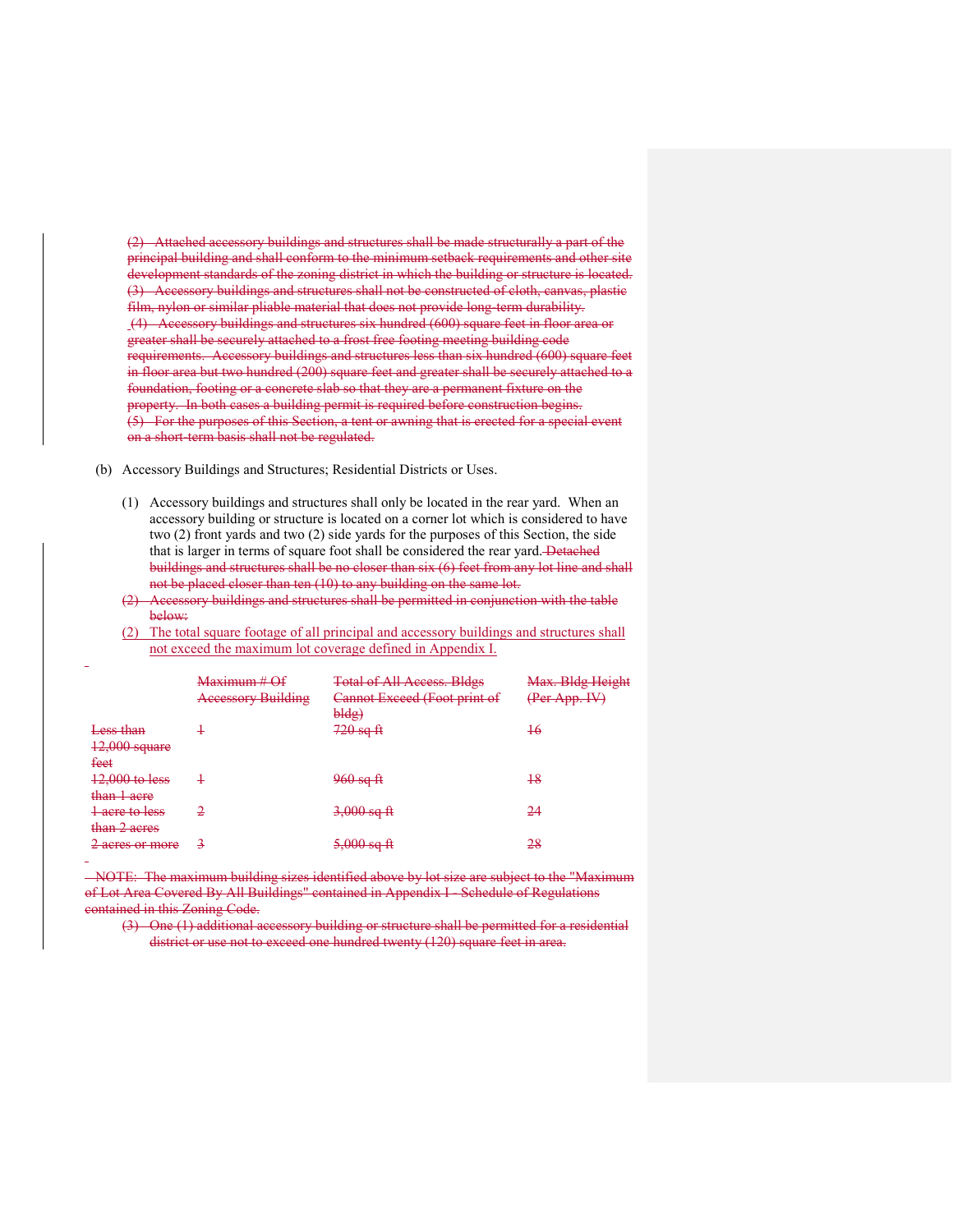(4) For the purposes of this Section an above-ground or in-ground swimming pool shall not be subject to the provisions contained in Subsection (2) above but shall be subject to the setback requirements contained in this Section. (3) No accessory building in a residential district shall exceed twenty (20) feet in height from grade to the peak of the highest point of the building. (4) Above ground and in ground swimming pools are considered accessory structures as defined in this Section. All pools are subject to lot coverage and setback requirements defined in this Ordinance. (c) Accessory Buildings and Structures; Non-residential Districts or Uses. (1) The total area of all accessory structures or buildings shall be no greater than 50% of the total gross floor area of the principal structure on site.<del>not exceed one hundred-fifty (150)</del> percent of the floor area of the main building on the site.  $(1)(2)$  Accessory buildings in non-residential districts may only be located in the side or rear yard. Accessory buildings or structures shall meet all setback requirements for the principal building, except that in no case shall they be closer than ten (10) feet from any lot line. (3) Accessory buildings or structures under 500 square feet shall be located no closer than ten (10) feet from any lot line. Accessory buildings or structures greater than 500 square feet must be located at least twenty (20) feet from any lot line. (4) No accessory building or structure shall be located closer than ten (10) feet to any building. (3)(5) The Michigan Building Code and the Michigan State Fire Code must be followed as amended. (6) No accessory building or structure shall exceed the height for principal buildings or structures in the district in which it is located. (7) For this Ordinance, gasoline station pump canopies are considered accessory structures; however, they are permitted in the front yard and must be setback at least thirty-five (35) feet from the nearest property line or road right-of-way line and are not calculated in the maximum lot coverage. In addition, gasoline station pump canopies have a maximum height limit of fifteen (15) feet. (4) (d) Recreational Vehicles. A recreational vehicle, for the purposes of this Section, is a vehicle designed to be used primarily for recreational purposes which contains sleeping quarters and/or cooking facilities, or a unit designed to be attached to a vehicle and used for such purposes including self propelled motor homes, pick-up campers, fifth wheel trailers, travel trailers, tent trailers and folding camping trailers. All recreational vehicles owned by residents of the City and stored on their-individual-lots shall be stored in the driveway or in the rear yard of the property property's rear yard and shall further respect the requirements of this Subsection applicable to accessory buildings in terms of setbacks from lot lines and buildings. All recreational vehicles parked or stored shall not be connected to sanitary, water, or gas facilities and shall not be occupied. **Formatted:** List Paragraph **Formatted:** Font: (Default) Times New Roman **Formatted:** List Paragraph **Formatted:** Font: (Default) Times New Roman **Formatted:** No bullets or numbering

1286.02 USES NOT OTHERWISE INCLUDED WITHIN A SPECIFIC USE DISTRICT.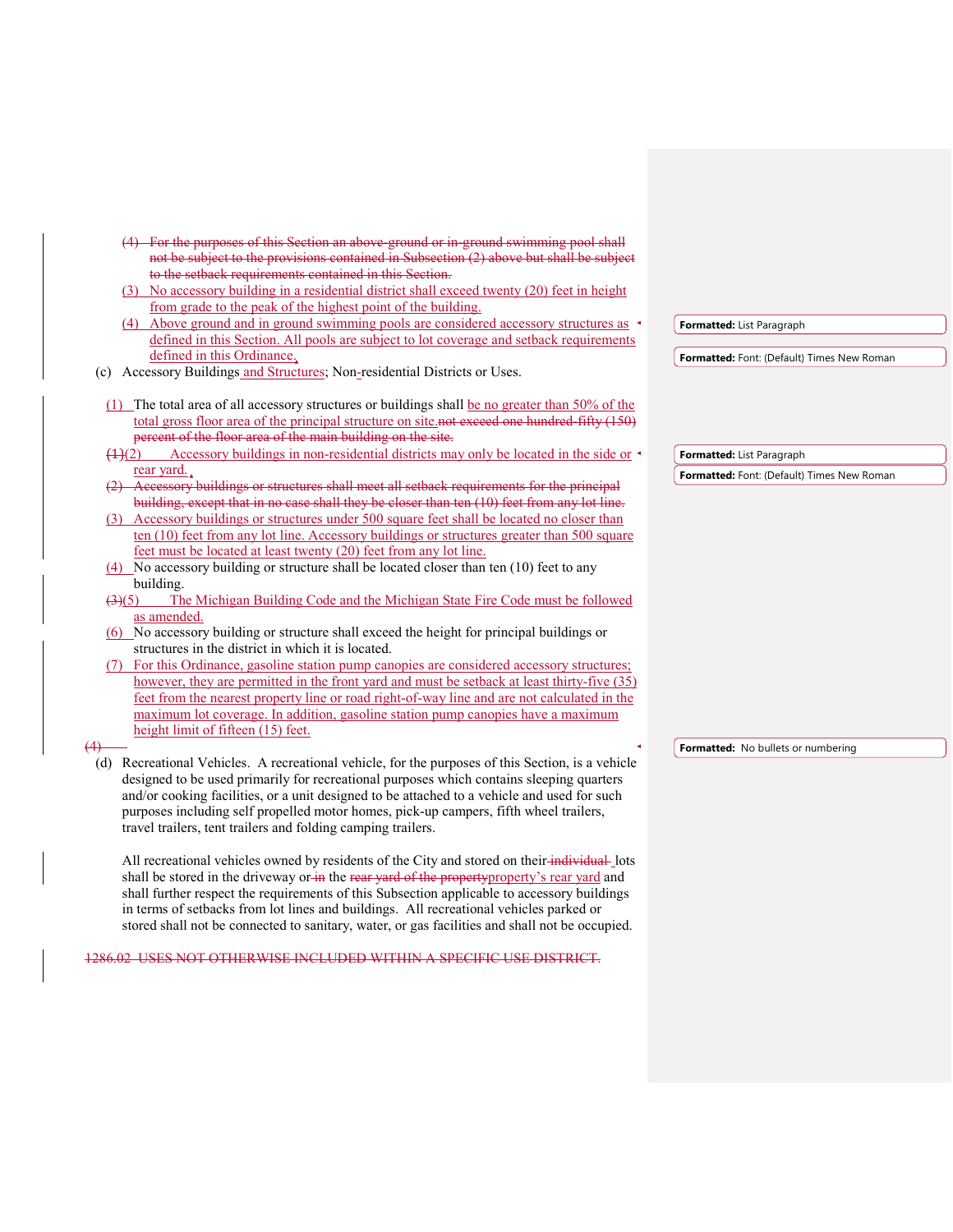Because the uses hereinafter referred to possess unique characteristics making it impractical to include them in a specific use district classification, they may be permitted by the Council, under the conditions specified and after a public hearing and after a recommendation has been received from the Planning Commission. However, the uses hereinafter referred to shall be specifically prohibited in any Residential District in every case.

These uses require special consideration since they service an area larger than the City and require sizable land areas, creating problems of control with reference to abutting use districts. Reference to those uses falling specifically within the intent of this section is as follows:

- (a) Outdoor Theaters. Because outdoor theaters possess the unique characteristics of being used only after darkness and since they develop a concentration of vehicular traffic in terms of ingress and egress from their parking area, they shall be permitted in I-1 Districts only. Outdoor theaters shall further be subject to the following conditions:
	- (1) Proposed internal design shall receive approval from the Community Development Director and the City Manager as to adequacy of drainage, lighting and other technical aspects.
	- (2) Outdoor theaters shall abut a major thorofare and points of ingress and egress shall be available only from such major thorofare.
	- (3) All vehicles, waiting or standing to enter the facility, shall be provided off-street waiting space. No vehicle shall be permitted to wait or stand within a dedicated right-of-way.
	- (4) The area shall be so laid out as to prevent the movie screen from being viewed from residential areas or adjacent major thorofares. All lighting used to illuminate the area shall be so installed as to be confined within and directed onto the premises of the outdoor theater site.
- (b) (EDITOR'S NOTE: Division (b) was repealed by Ordinance No. 514, passed September  $2, 2014.$

#### 1286.023 LANDSCAPING.

- (a) Intent and Purpose. The purpose of this section is to promote the public health, safety and welfare by establishing minimum standards for the design, installation is section aims to promote public health, safety, and welfare by establishing minimum standards for the design, installation, and maintenance of landscaping in parking lots, as buffer zones between uses and along roadways. The City considers landscaping Landscaping is considered by the City to be an important essential element of land development, which is a critical factor in maintaining an attractive community character and conserving the value of land and buildings in the City.
- (b) Interpretation. The landscape standards of this section are considered the minimum necessary to achieve the objectives noted above. In several instances, the standards are intentionally flexible to encourage flexibility and creative design. The standards are intentionally adjustable to promote flexibility and creative design. Applicants For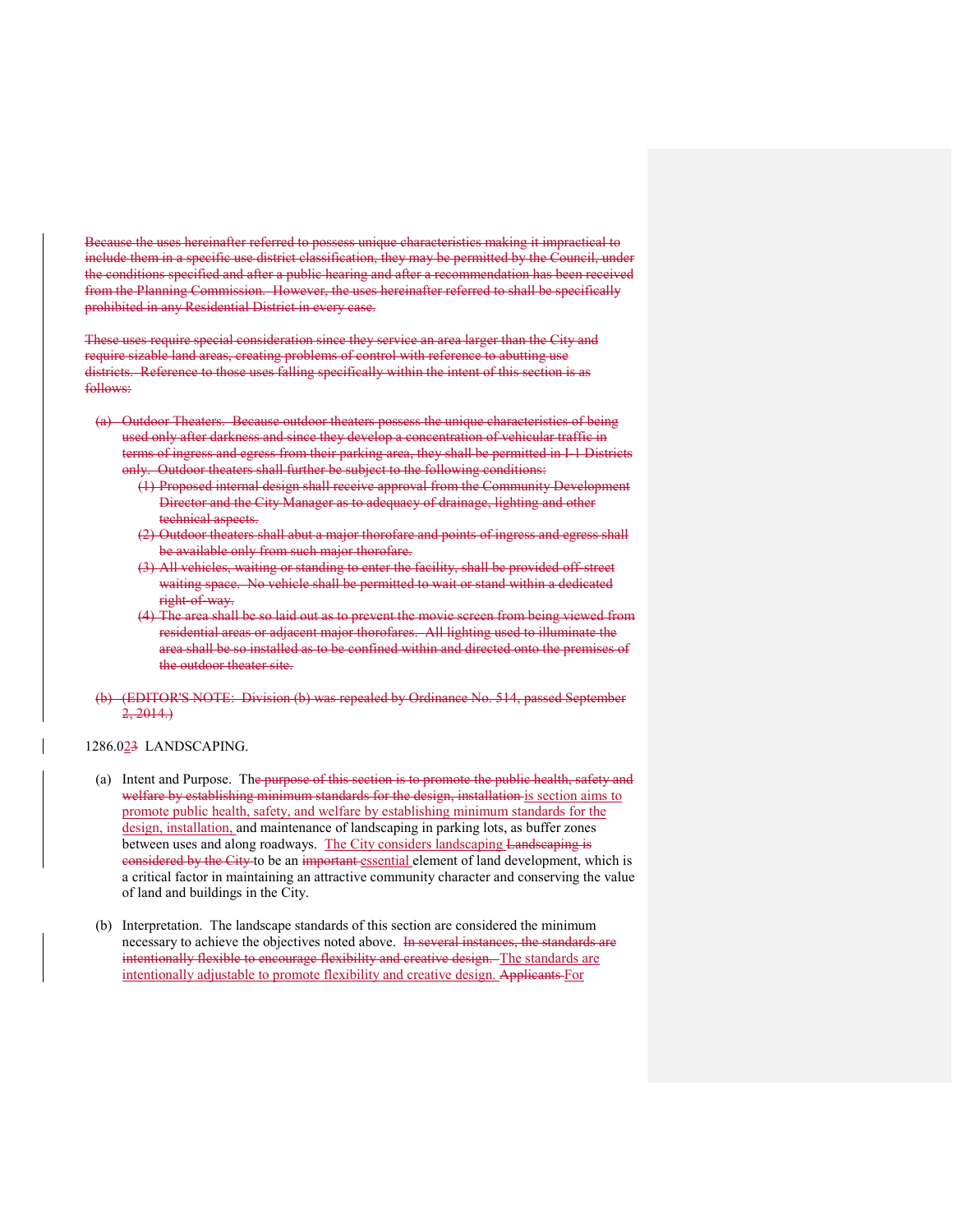example, applicants are encouraged to provide additional landscaping to improve the function, appearance, and value of their property.

- (c) Applicability.
	- $(1)$  The standards contained in this section shall be applicable apply to any site plan, special land use request, condominium, subdivision plan, or PUD submitted for review and approval under this section, subject to the limitations given in paragraph (c)(2) hereof. The regulations of this article shall not apply to individual singlefamily and two-family dwelling units.
	- (2) For existing and proposed uses that require site plan approval to either expand or be built, landscaping should be installed insofar as practical. The Planning Commission in its review of the site plan has the authority to increase, decrease In its review of the site plan, the Planning Commission has the authority to increase, decrease, or otherwise modify the landscaping and screening requirements of this section. In doing so, the Commission shall consider the following criteria:
		- A. The amount of space on the site available for landscaping.
		- B. Existing landscaping on the site and on adjacent properties.
		- C. The type of use on the site and the size of the development.
		- D. Existing and proposed adjacent land uses.
		- E. The effect the required landscaping would have on the existing or proposed land use.operation of the existing or proposed land use.
- (d) General Regulations.
	- (1) Landscaping shall be installed within 180 days of occupancy of the building or structure unless a longer-more extended period is permitted in writing by the Community Development DirectorZoning Administrator.
	- (2) All landscaping shall be hardy plant materials and maintained thereafter in a neat, healthy and orderly manner. Withered and/or dead plant materials shall be replaced within a reasonable period of time, but no longer than one growing season.
	- (3) For the purpose of this section, a corner lot is considered as having a front-yard along each street, and the appropriate landscaping shall be provided for both yards.
- (e) Buffer Zone Requirements.
	- (1) A landscape or buffer zone as required herein shall be provided wherever a nonresidential zone or use abuts a residential use or zone and wherever an RM-1 or RM-2 Zone abuts an R1, R2, R3 or RT Zone. The buffer zone shall be located along the boundary between adjoining lands in different zoning districts.
	- (2) Where the boundary between zoning districts lies on an active or abandoned railroad right-of-way, parcels adjacent to and separated solely by the railroad rightof-way shall be considered adjoining, and subject to buffer zone requirements.
	- (3) Buffer zone requirements shall not apply where adjacent zoning districts are separated by a public street separates adjacent zoning districts. In such ease, the front yard landscaping requirements of this section a case, this Section's front-yard landscaping requirements shall apply.
	- $(4)$  A buffer zone shall be required even if the abutting parcel is unimproved land. Even if the abutting parcel is unimproved land, a buffer zone shall be required.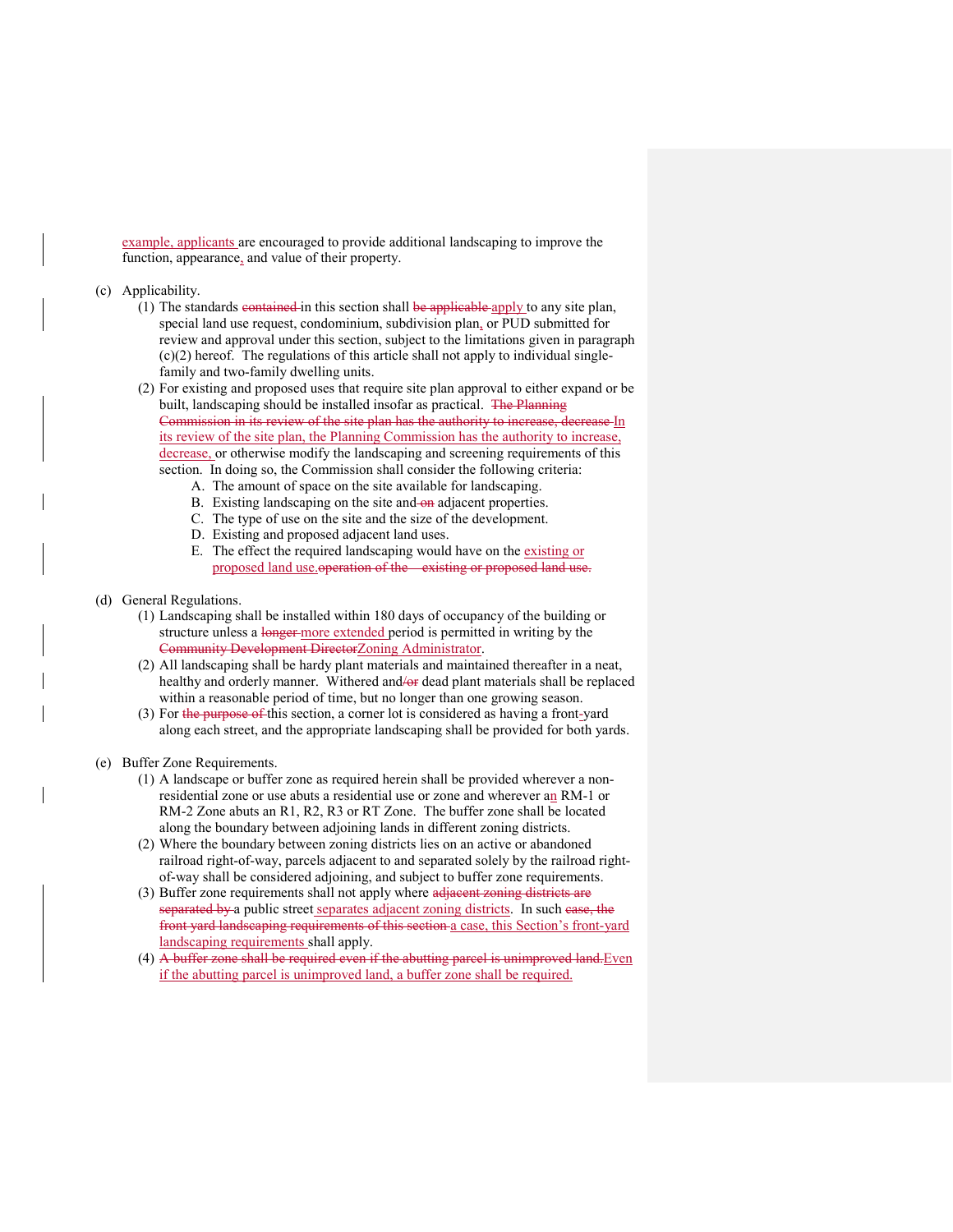(5) Where the buffer zone width requirements of this section are greater than the minimum setback requirements for the zoning district of the subject property, a building footprint may encroach into the required buffer zone; however, no parking area or driveway shall be permitted to encroach within a required buffer zone.

### (f) Width and Planting Requirements.

- (1) A buffer zone shall be at least minimum of fifteen  $(15)$  feet wide.
- (2) For each twenty-five linear feet abutting the adjacent property, one canopy, two evergreen and one ornamental tree shall be planted within the buffer zone. One canopy, two evergreens, and one ornamental tree shall be planted within the buffer zone for each twenty-five linear feet abutting the adjacent property.
- (g) Plant Spacing and Size Requirements.
	- (1) Plant materials shall not be placed closer than four  $(4)$  feet from the fence line or property line.
	- (2) Where plant materials are placed in two  $(2)$  or more rows, plantings shall be staggered in rows.
	- (3) Evergreen trees shall be planted not more than twenty-five (25) feet on centers and shall be not less than five  $(5)$  feet in height.
	- (4) Narrow evergreens shall be planted not more than  $six(6)$  feet on centers and shall be not less than three (3) feet in height.
	- (5) Ornamental trees or tree-like shrubs shall be planted not more than ten (10) feet on centers and shall be not less than four  $(4)$  feet in height.
	- (6) Large deciduous shrubs shall be planted not more than four (4) feet on centers and shall be not less than three (3) feet in height.
	- (7) Large deciduous trees shall be planted not more than twenty-five (25) feet on centers and shall be not less than three-inch caliper.
- (h) Trees Not Permitted. The following trees are not permitted:
	- (1) Box Elder.
	- (2) Silver Maples.
	- (3) Elms.
	- (4) Poplars.
	- (5) Willows.
	- (6) Horse Chestnut (nut-bearing).
	- (7) Tree of Heaven.
	- (8) Catalpa.
	- $\left(\frac{8}{9}\right)$  Walnut.
- (i) Suggested Plant Materials. The following plant materials are suggested:
	- (1) Evergreen Trees Juniper, Fir, Spruce, Hemlock, Pine, Douglas Fir.
	- (2) Narrow Evergreens Column Hinoki Cypress, Blue Columnar Chinese Juniper, Pyramidal Red Cedar, Swiss Stone Pine, Pyramidal White Pine, Irish Yew, Douglas Arbor-Vitae, Columnar Giant Arbor-Vitae.
	- (3) Ornamental Trees or Tree-Like Shrubs Flowering Crab, Mountain Ash, Redbud, Horn-beam, Magnolia, Russian Olive, Dogwood, Rose of Sharon, Hawthorn.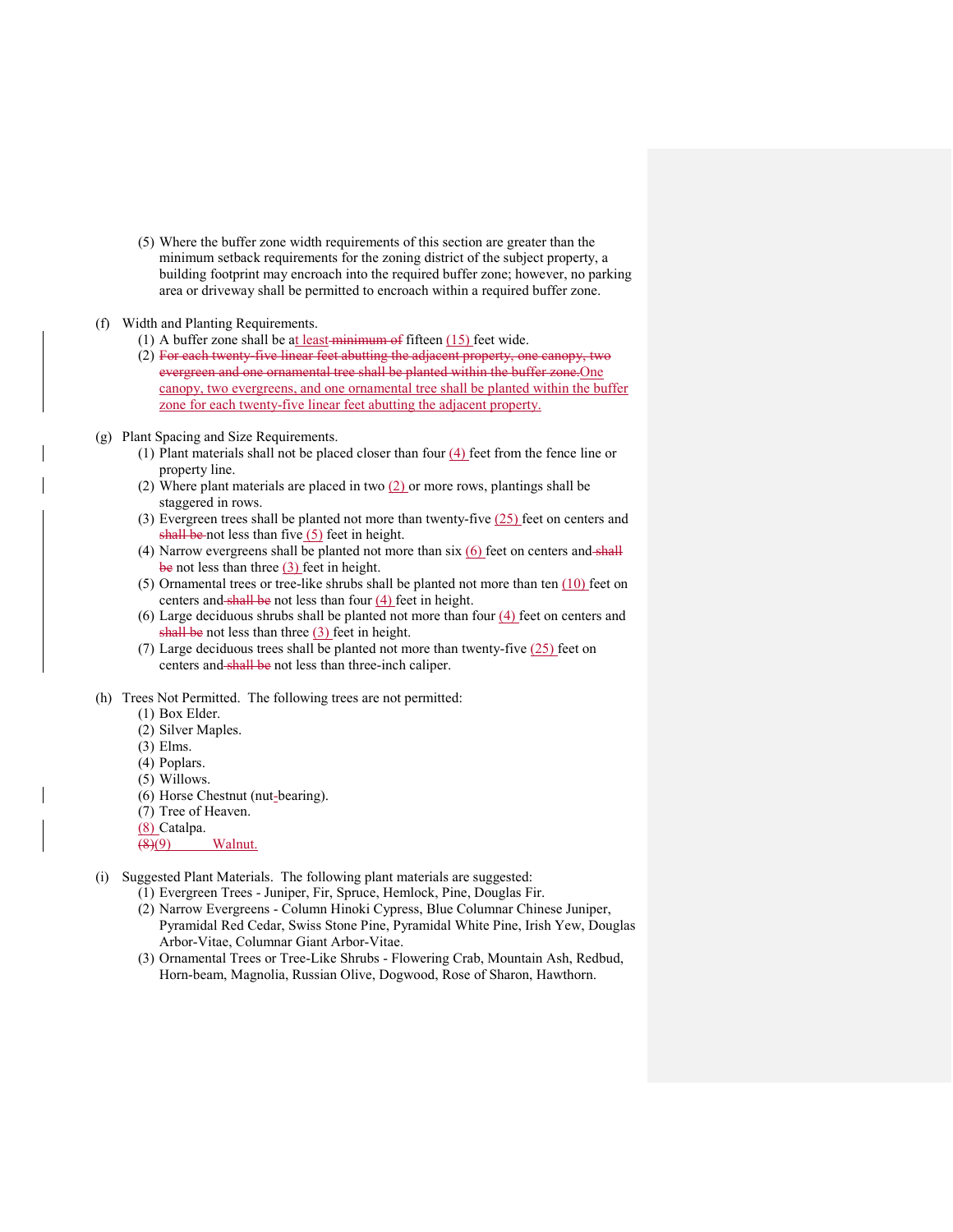- (4) Large Deciduous Shrubs Honeysuckle, Mock Orange, Lilac, Cottoneaster, Euonymus, Buckthorn, Viburnum, Forsythia and Ninebark, Hazelnut, Privet and Sumac.
- (5) Large Deciduous Trees Oak, Hackberry, Planetree (Sycamore), Ginkgo, Sweet Gum, Linden, Hard Maple, Birch Beech, Honeylocust, Hop Hornbeam.

(j) Berms, Walls and Fences.

- (1) If a berm is used for all or part of the buffer zone, required plant material quantities may be reduced by twenty-five  $(25)$  percent. The berm shall comply with minimum standards contained in this section. All plant materials shall be placed along the top and exterior side slope of the berm. The buffer zone width shall be increased as needed to accommodate maximum berm side slopes of one (1) foot vertical rise to three (3) feet horizontal.
- (2) A screen wall or fence may be used for all or part of the buffer zone.  $\frac{1}{16}$  a fence or screen wall is used as a buffer zone, the following regulations shall apply. The following regulations apply.
	- A. Required quantities of plant materials may be reduced by fifty  $(50)$  percent for that area abutting the fence or wall.
	- B. All required plant materials shall be on the exterior side of the screen wall or fence.
	- C. The fence or wall shall comply with the applicable provisions of this Zoning Code.
- (k) Cover for Buffer Strip. All areas of the buffer strip buffer strip areas outside of planting beds shall be covered with grass or another living ground cover.
- (l) Stormwater Detention/Retention Basins. Stormwater detention/retention areas shall be permitted within buffer zones, provided they do not reduce the screening effect.
- (m) Solid Waste Dumpsters. Solid waste dumpsters may be located in buffer zones, provided they are screened on three sides by a continuous opaque wall or fence six feet in height.
- (n) Front Yard Landscaping. Except for necessary driveways, frontage roads, service drives or walkways, the front yard shall be landscaped according to the following minimum requirements. The front yard shall be landscaped according to the following minimum requirements except for necessary driveways, frontage roads, service drives, or walkways. If the building is not set back sufficiently to allow adequate area for such landscaping, the Planning Commission or the Zoning AdministratorCommunity Development Director, as the case may be, shall determine the proper amountnumber of plantings.
	- (1) One  $(1)$  canopy tree, one  $(1)$  ornamental and one  $(1)$  evergreen tree for everyach seventy-five  $(75)$  feet in length of road frontage.
	- (2) Shrubs at a rate of one  $(1)$  per-each tree are required.
	- (3) Earthen berms may be permitted within the required front yard landscape area. A cCredit of up to twenty-five  $(25)$  percent may be received against providing the required plantings through the use of berms three (3) feet in height or greater.

**Formatted:** List Paragraph

**Formatted:** Font: (Default) Times New Roman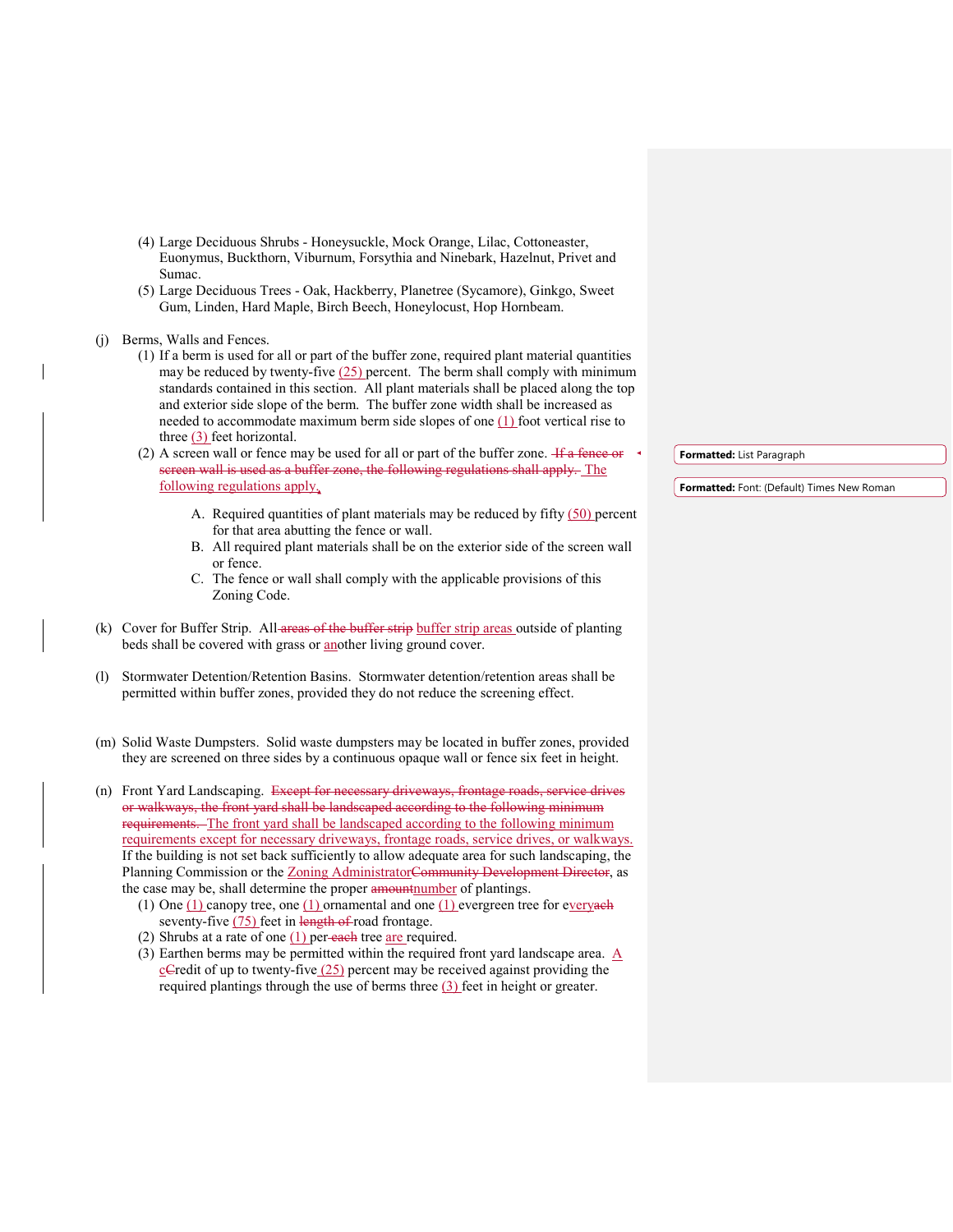- (4) Plantings and berms shall be located so as not to obstruct the vision of drivers entering or leaving a site.
- (o) Off-Street Parking Area Landscaping Requirements. All parking areas having twenty (20) or more parking spaces shall be landscaped according to the following minimum requirements:
	- (1) One  $(1)$  canopy tree for every twenty  $(20)$  parking spaces, with a minimum of two (2) trees, shall be planted adjacent to and/or within the parking area.
	- (2) Trees shall be located to prevent damage by motor vehicles.
	- (3) Landscaping islands shall be dispersed through the parking lot-in-order to break up large expanses of paved surfaces and improve traffic flow and line of sight for drivers. Each landscape island shall be a minimum of six (6) feet wide and shall contain at least one  $(1)$  canopy tree.
	- (4) Landscaping shall be arranged so as not to obscure traffic signs $_2$ -or fire hydrants, or obstruct drivers' sight distance within the parking area and at driveway entrances.
	- (5) All landscape acres shall be protected by raised curbs, parking blocks, or other similar methods.
	- (6) Where any parking area, excepting areas serving one-family or two-family dwellings, abuts or faces a public right-of-way, a For any parking area, except locations serving one-family or two-family dwellings that abuts or faces a public right-of-way, a three  $(3)$ -feeoot high continuous obscuring screen, at least three  $(3)$ but no more than four (4) feet high may be required between the parking area and the public road right-of-way line. The screen may be comprised of natural or artificialman-made material or any combination of these elements. Such screening may be required for parking lots across the street from residential uses where vehicle lights, noise, or appearance may create a nuisance or safety hazard for residents.
	- (7) Landscaping required for buffer zones and front yard landscaping that abuts offstreet parking areas may substitute for up to fifty  $(50)$  percent of the required parking lot landscaping.
- (p) Minimum Standards for Berms.
	- (1) Wherever a berm is used to meet the minimum requirements of this section, it shall have a maximum height of five  $(5)$  feet above grade.
	- (2) Berms shall be constructed so as to maintain side slopes not to exceed a one  $(1)$ foot vertical rise to three  $(3)$  feet horizontal ratio.
	- (3) Berm areas shall be covered with grass or another living ground cover.
	- (4) Berms shall be constructed so as not to alter drainage patterns on the site or on to not change drainage patterns on the site or adjacent properties.

# 1286.034 EXTERIOR LIGHTING.

(a) All outdoor lighting in all use districts used to light the general area of a specific site shall be shielded to reduce glare and shall be so arranged as to reflect lights away from all adjacent residential districts or adjacent arranged to deflect the light away from all neighboring residential districts or residences.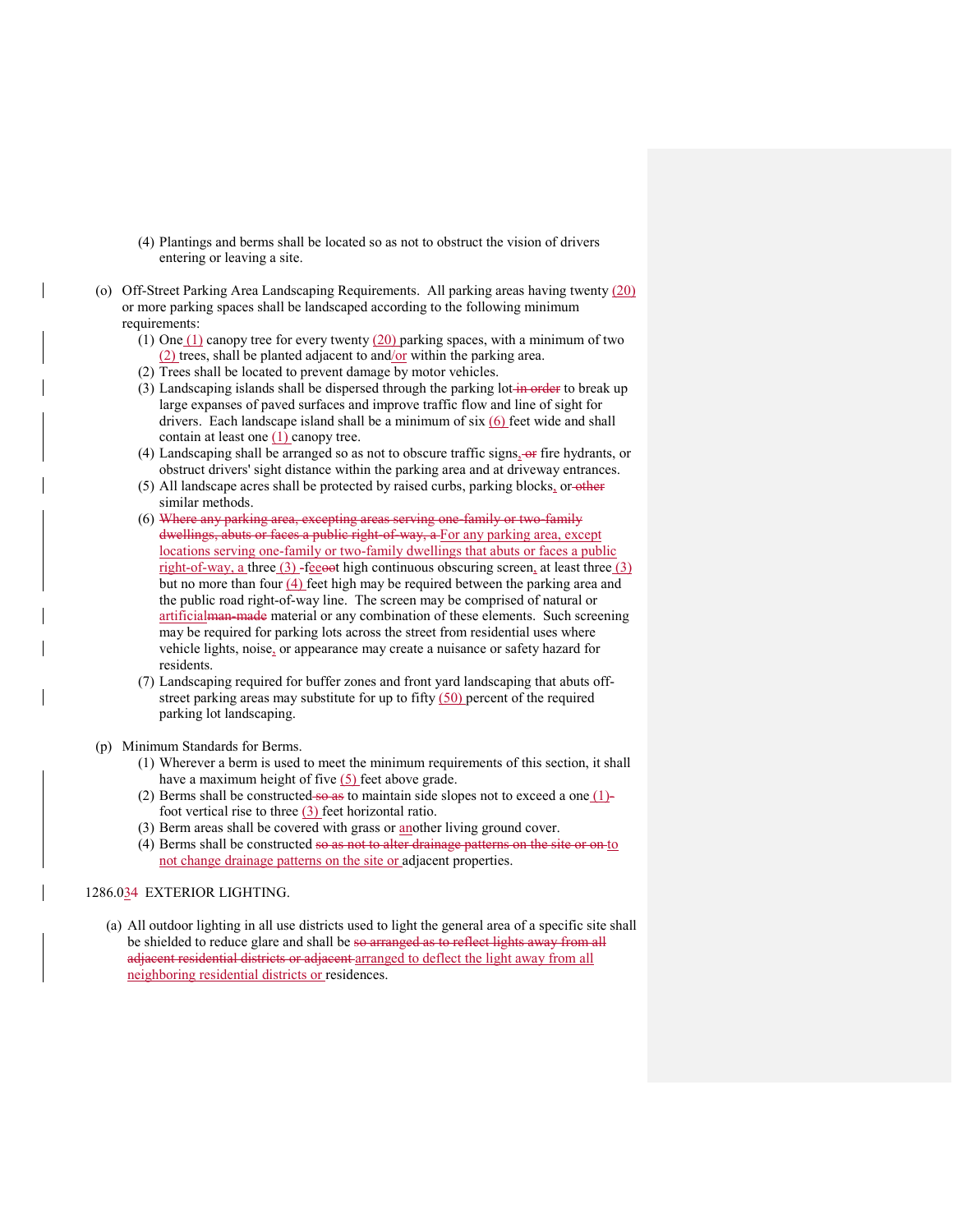- (b) Illumination of signs shall be directed or shaded downward so as not to interfere with the vision of persons on the adjacent highways or adjacent property.
- (c)  $I$ An illumination of signs and any other outdoor features shall not be of a flashing, moving, or intermittent type. Artificial light shall be maintained stationary and constant in intensity and color-at all times when used.

1286.045 RESIDENTIAL ENTRANCEWAYS.

In all Residential Districts, so-called entranceway structures, including, but not limited to, walls, columns, and gates marking entrances to single-family subdivisions or multiple housing projects, may be permitted and may be located in a required yard, except as provided in Section 1286.06, provided that such entranceway structures shall comply with all codes of the City of Ionia, and shall be approved by the-City Manager or his or her designee. Community Development Department and a permit issued.

# 1286.056 CORNER CLEARANCE.

No fence, wall, shrubbery, sign, or other obstruction to vision above a height of two (2) feet from the established street grades shall be permitted within the triangular area formed at the intersection of any street right-of-way lines by a straight line drawn between said right-of-way lines at a distance along each line of twenty-five  $(25)$  feet from their point of intersection.

#### 1286.067 FENCES. (RESIDENTIAL).

Fences are permitted or required, subject to the following:

### (a) General Requirements

- (1) All fences require a permit subject to the requirements of this section unless they are approved by the Planning Commission as part of an overall site plan.
- (2) The application shall require a detailed site plan drawn to scale. A drawing or picture of the fence indicating its style, materials, and height shall also be provided.
- (3) Fences, privacy walls, and retaining walls may be erected along property lines or within yards, irrespective of the setback requirements of this Ordinance. No site plan review is required for a fence, privacy wall, or retaining wall that conforms to a residential district's Ordinance standards. In addition, the Zoning Administrator may waive site plan review for a fence, privacy wall, or retaining wall if no other structural changes or changes in the design or layout of the site are proposed.
- (4) Corner lots are considered to have two front yards for purposes of this section.
- (5) Fences, walls, or obscuring walls shall not contain barbed wire, electric current or charge of electricity, glass, spikes, or other sharp protruding objects, notwithstanding the preceding provision that security fences six (6) feet tall or higher may include up to 18-inches of barbed wire in an industrial area,

**Formatted:** List Paragraph

**Formatted:** Font: (Default) Times New Roman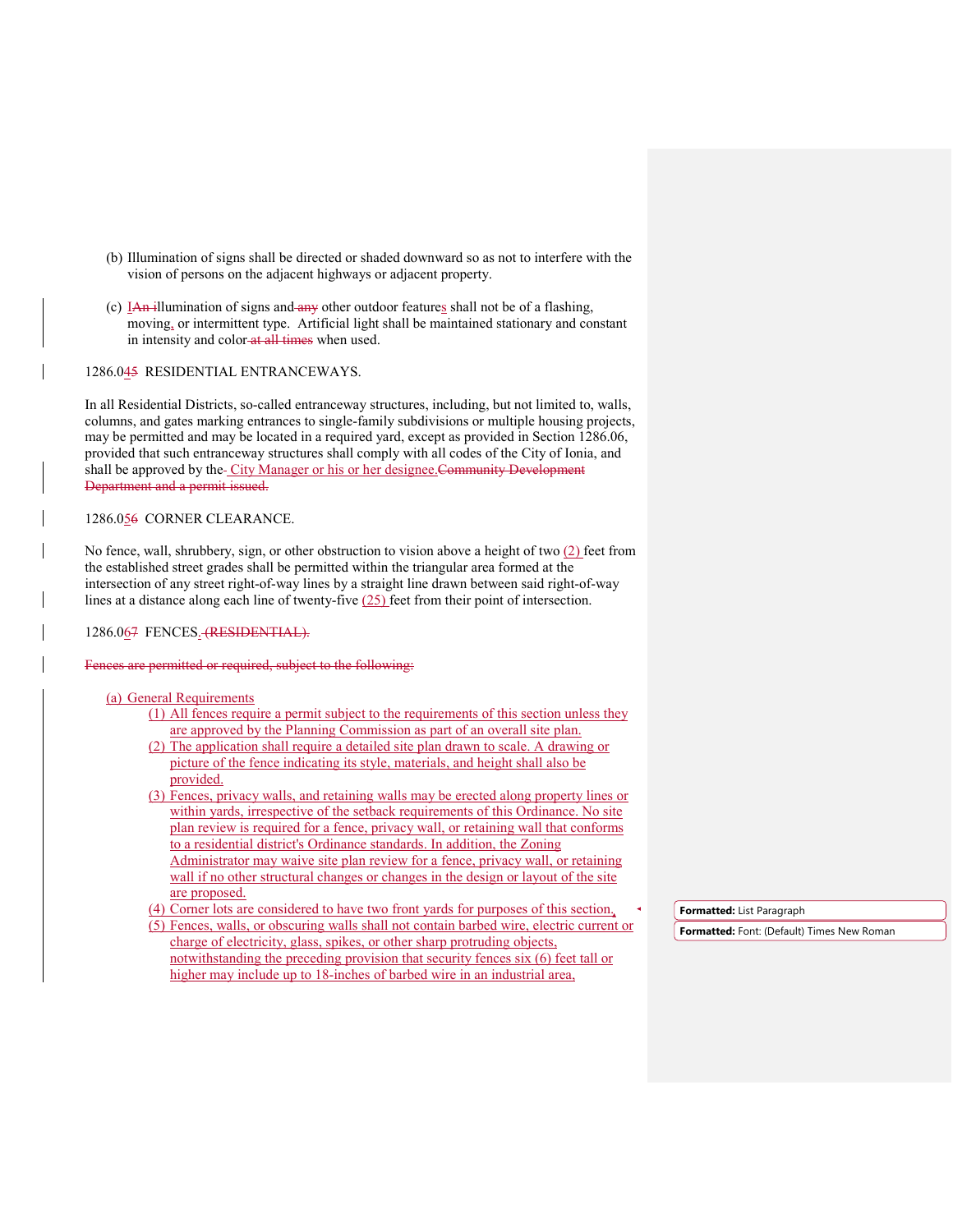| surrounding a public utility, or around a police facility. Such barbed wire shall                                                                      |                                                                                      |
|--------------------------------------------------------------------------------------------------------------------------------------------------------|--------------------------------------------------------------------------------------|
| slant inwards toward the property or be straight up. Security fences with barbed                                                                       |                                                                                      |
| wire in any other location or surrounding any other use require a special use                                                                          |                                                                                      |
| permit approved by the Planning Commission.                                                                                                            |                                                                                      |
| (6) Fences that enclose public or institutional parks, playgrounds, or public                                                                          |                                                                                      |
| landscaped areas, situated within an area developed with recorded lots shall not                                                                       |                                                                                      |
| exceed eight (8) feet in height, measured from the surface of the ground, and shall                                                                    |                                                                                      |
| not obstruct clear vision from intersecting sidewalks, streets, alleyways, or                                                                          |                                                                                      |
| driveways.                                                                                                                                             |                                                                                      |
| (7) Recorded lots having an area in excess of two acres, if not included within the                                                                    |                                                                                      |
| boundaries of a recorded plat, are excluded from these regulations,                                                                                    | Formatted: Font: (Default) Times New Roman                                           |
| (8) The Zoning Administrator may require the removal, reconstruction, or repair of                                                                     | <b>Formatted:</b> List Paragraph                                                     |
| any fence, privacy wall, or retaining wall if it is deemed that the structure is not in                                                                |                                                                                      |
| good condition and a hazard to the public's safety.                                                                                                    | Formatted: Font: (Default) Times New Roman                                           |
| (b) Residential Districts or Uses                                                                                                                      |                                                                                      |
| (1) Side or Rear Yard Fences                                                                                                                           |                                                                                      |
| A. Shall not exceed six (6) feet in height, measured from the surface of the                                                                           |                                                                                      |
| ground.                                                                                                                                                |                                                                                      |
| B. Shall have the finished side of such fence facing the adjacent property.                                                                            |                                                                                      |
| C. Shall not extend toward the front of the lot nearer than the front of the                                                                           |                                                                                      |
| house unless following the front yard requirements outlined in Section                                                                                 |                                                                                      |
| $1286.07$ (a)(2).                                                                                                                                      |                                                                                      |
| (a) Fences on all lots of record in all Residential Districts which enclose property and/or are                                                        |                                                                                      |
|                                                                                                                                                        |                                                                                      |
| within a required side or rear yard shall not exceed six (6) feet in height, measured from                                                             |                                                                                      |
| the surface of the ground, shall have the finished side of such fence face the adjacent                                                                |                                                                                      |
| property, and shall not extend toward the front of the lot nearer than the front of the house                                                          |                                                                                      |
| except that a decorative fence may be placed in the front yard subject to the following                                                                |                                                                                      |
| eonditions:                                                                                                                                            |                                                                                      |
| $\left(\frac{4}{2}\right)$<br><b>Front Yard Fencess</b>                                                                                                |                                                                                      |
| A. Sit shall not block the view of traffic or impede clear vision of an                                                                                |                                                                                      |
| intersecting sidewalk, street, alley, or driveway (See Section 1286.06).                                                                               |                                                                                      |
| $B -$                                                                                                                                                  | Formatted: Indent: Left: 1.25", No bullets or                                        |
| It must be approved by the Community Development Director with                                                                                         | numbering                                                                            |
| appropriate fees collected upon application for review.                                                                                                | Formatted: Indent: Left: 1.5", No bullets or                                         |
| B. Must be approved by the Zoning Administrator with appropriate fees                                                                                  |                                                                                      |
| collected upon application for review.                                                                                                                 |                                                                                      |
| D. SIt shall consist of split rail, decorative iron, wood, engineered wood,                                                                            |                                                                                      |
| plastic products, or similar material.                                                                                                                 |                                                                                      |
| <u>C.</u>                                                                                                                                              | Formatted: Numbered + Level: 1 + Numbering Style:                                    |
| E.D<br>Chain link, snow fence, woven fence, or rubber-or any kind shall                                                                                | A, B, C,  + Start at: $1 +$ Alignment: Left + Aligned at:<br>1.25" + Indent at: 1.5" |
| not be allowed.<br>F.E.                                                                                                                                |                                                                                      |
| SH shall not exceed 50% opacity and shall be constructed to allow                                                                                      |                                                                                      |
| air passage through the fence to the adjacent property.<br><del>G.</del> F.                                                                            |                                                                                      |
| SIt shall not be installed in the right-of-way.                                                                                                        |                                                                                      |
| H. A building permit application for a front yard decorative fence shall<br>consist of a standard building permit application together with a detailed |                                                                                      |
|                                                                                                                                                        |                                                                                      |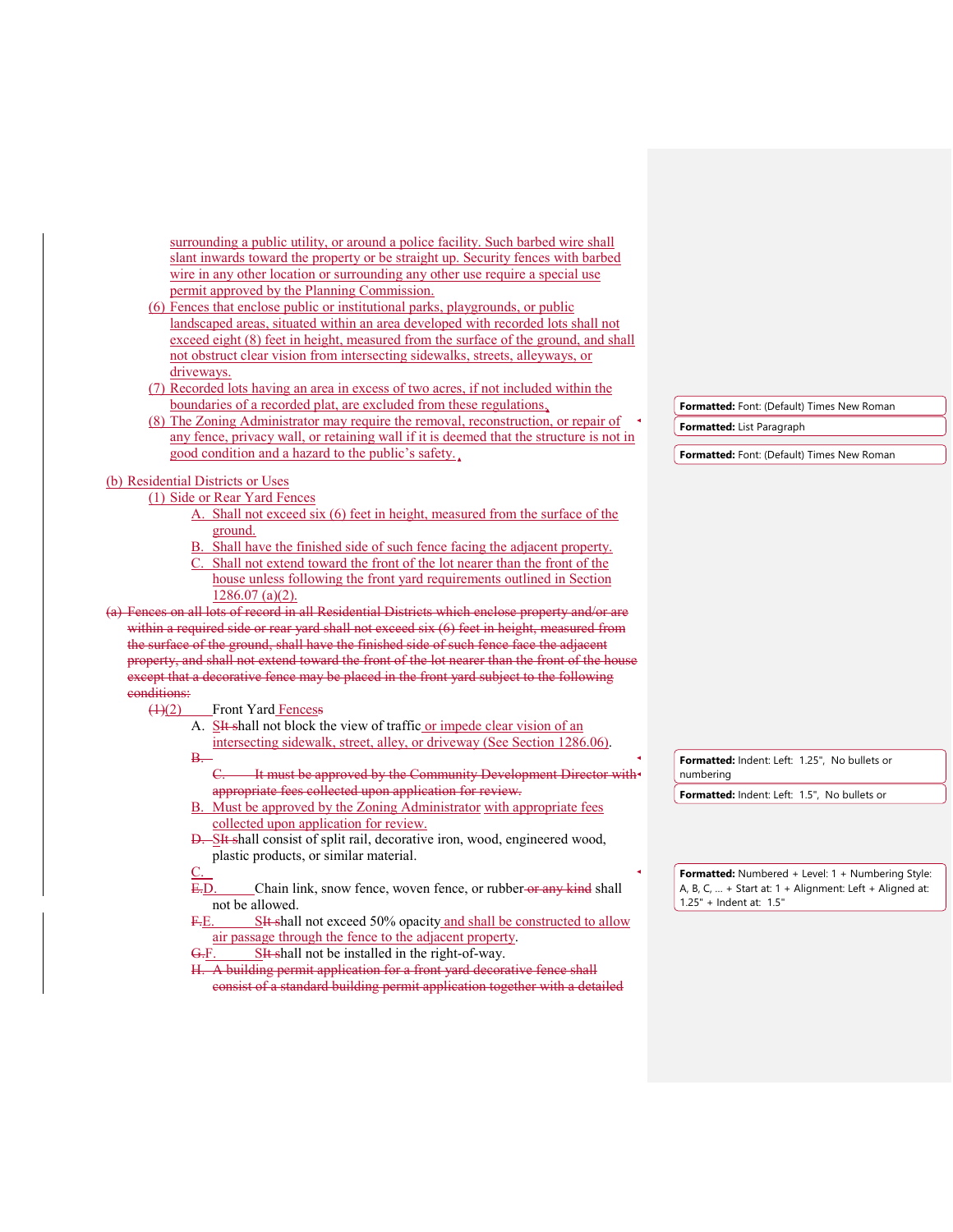site plan drawn to scale. A drawing or picture of the fence indicating its style and height shall also be provided.

I.G. The finished side of the fence shall face the adjacent property.

H. The mMaximum height of any part of the posts for a fence installed in the front yard shall not be greater than forty-eight (48) inches absent approval from the Zoning AdministratorCommunity Development Director, and the height of the fencing between the posts shall not be greater than fortytwo (42) inches.

|                                                                                                           | Formatted: Indent: Left: 1.5", No bullets or          |
|-----------------------------------------------------------------------------------------------------------|-------------------------------------------------------|
| (c) Business Districts or Uses                                                                            |                                                       |
| (1) Side or Rear Yard Fences                                                                              |                                                       |
| Shall not exceed eight (8) feet in height, measured from the surface<br>A.                                | <b>Formatted</b>                                      |
| of the ground.                                                                                            |                                                       |
| Shall have the finished side of such fence facing the adjacent<br>$\mathbf{B}$ .                          |                                                       |
| property.                                                                                                 |                                                       |
| Shall not extend toward the front of the lot nearer than the front of<br>C.                               |                                                       |
| the principal building unless following the front yard requirements                                       |                                                       |
| outlined in Section $1286.07$ (b)(2).                                                                     |                                                       |
| (2) Front Yard Fences                                                                                     |                                                       |
| Shall not block the view of traffic or impede clear vision of an<br>А.                                    | <b>Formatted</b>                                      |
| intersecting sidewalk, street, alley, or driveway (See Section 1286.06).                                  |                                                       |
| Must be approved by the Zoning Administrator with appropriate<br>В.                                       |                                                       |
| fees collected upon application for review.                                                               |                                                       |
| Shall consist of split rail, decorative iron, wood, engineered wood,                                      |                                                       |
| plastic products, or similar material.                                                                    |                                                       |
| Chain link, snow fence, woven fence, or rubber shall not be<br>D.                                         |                                                       |
| allowed.                                                                                                  |                                                       |
| Shall not exceed 50% opacity and shall be constructed to allow air<br>Е.                                  |                                                       |
| passage through the fence to the adjacent property.                                                       |                                                       |
| Shall not be installed in the right-of-way.<br>F.                                                         |                                                       |
| The finished side of the fence shall face the adjacent property.<br>G.                                    |                                                       |
| The maximum height of any part of the posts for a fence installed<br>Н.                                   |                                                       |
| in the front yard shall not be greater than forty-eight (48) inches absent                                |                                                       |
| approval from the Zoning Administrator, and the height of the fencing                                     |                                                       |
| between the posts shall not be greater than forty-two (42) inches.                                        |                                                       |
|                                                                                                           | Formatted: Indent: Left: 1.5", No bullets or          |
| (d) Industrial Districts or Uses                                                                          |                                                       |
| $\frac{1}{2}$ . Industrial properties may install privacy or security fencing around the perimeter of the | Formatted: Font: (Default) Times New Roman            |
| property lines, irrespective of the setback requirements, of up to nine (9) feet in height.               | Formatted: Normal, Indent: Left: 0.25", No bullets or |
| Fencing shall not obstruct clear vision from intersecting sidewalks, streets, alleyways, or               | numbering                                             |
| driveways.                                                                                                | Equippletode Contr (Default) Times Now Roman          |

1286.078 GENERAL EXCEPTIONS.

**Formatted:** Font: (Default) Times New Roman

**Formatted:** Font: (Default) Times New Roman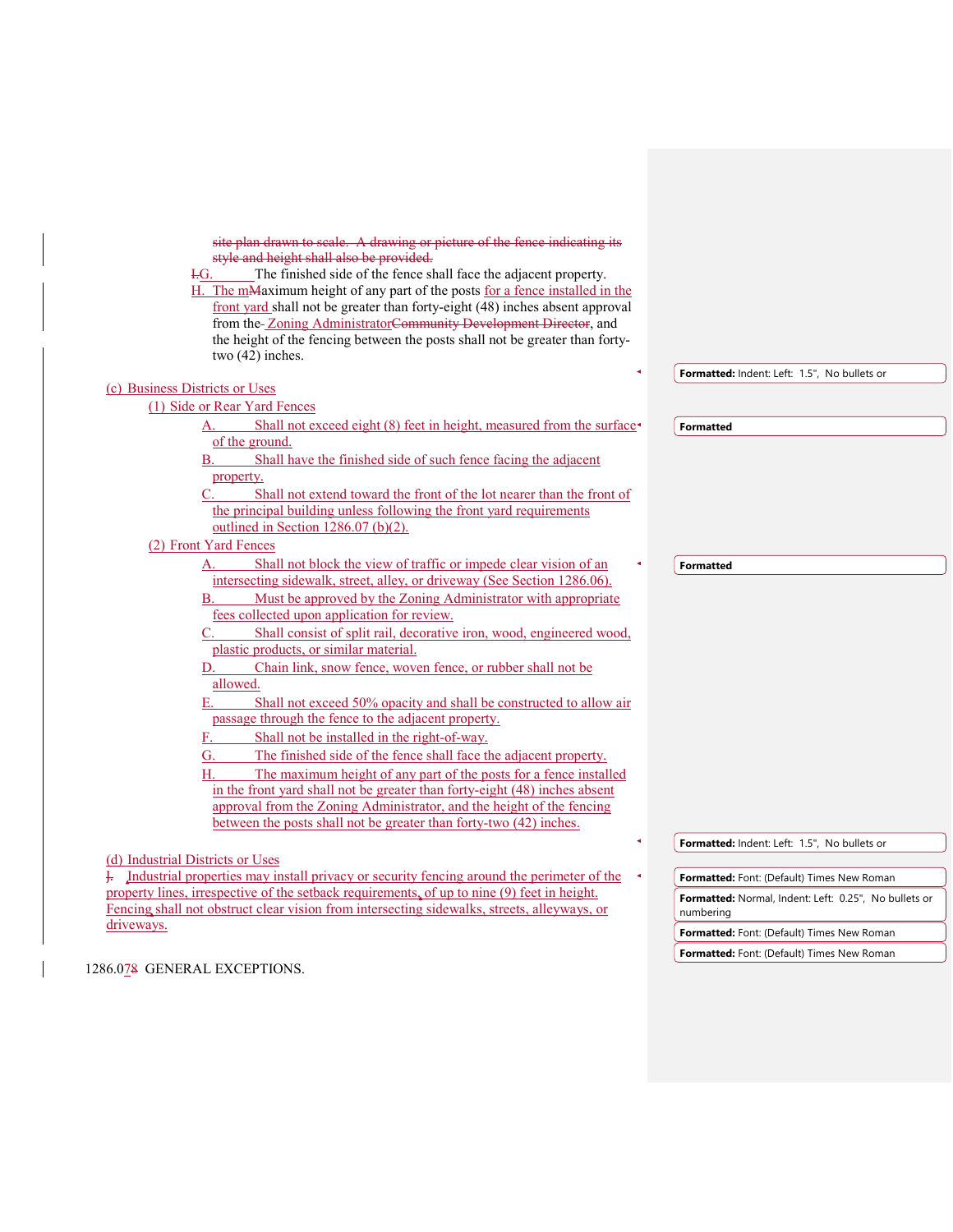- (a) Area, Height, and Use Exceptions. The provisions of this Zoning Code shall be subject to the following interpretations and exceptions.
- (b) Essential Services. Essential services shall be permitted as authorized and regulated by law and other ordinances of the City, it being the intention hereof to exempt such essential services from the application of this Zoning Code.
- (c) Voting Places. The provisions of this Zoning Code shall not be so construed as to interfere with the temporary use of any property as a voting place in connection with a Municipal or other election.
- (d) Height Limits. The height limitations of this Zoning Code shall not apply to farm buildings, chimneys, church spires, elevator or stairwell rooftop bulkheads, flagpoles, or public monuments, provided, however, that the Board of Zoning Appeals may specify a height limit for any such structure when such structure requires authorization as a conditional use. The height of wireless communication towers and equipment shall be as regulated by Chapter 1280.
- (e) Lot Area. Any lot existing and of record on the effective date of this Zoning Code may be used for any principal use, other than conditional uses for which special lot area requirements are specified in this Zoning Code, permitted in the district in which such lot is located, whether or not such lot complies with the lot area requirements of this Zoning Code, except as provided in Section 1278.02. Such use may be made, provided that all requirements other than lot area requirements prescribed in this Zoning Code are satisfiedcomplied with, and provided that not more than one  $(1)$  dwelling unit shall occupy any lot except in conformance with the provisions of this Zoning Code for the required lot area for each dwelling unit.
- (f) Lots Adjoining Alleys. In calculating the area of a lot that adjoins an alley for the purpose of applying lot area requirements of this Zoning Code, one-half the width of such alley abutting the lot shall be considered as part of such lot.
- (g) Yard Regulations. When yard regulations cannot reasonably be complied with, or where their application cannot be determined on lots of peculiar shape or topography or due to architectural or site arrangement, such regulations may be modified or determined by the Board of Zoning Appeals.
- (h) Porches. An open, unenclosed, and uncovered porch or paved terrace may project into a front yard for a distance not exceeding ten feet, but this shall not be interpreted to include or permit fixed canopies.
- $(h)(h)$  Projections Intointo Yards. Architectural features, not including vertical projections, may extend or project into a required side yard not more than two (2) inches for each one (1) foot of width of such side yard, and may extend or project into a required front yard or rear yard not more than three  $(3)$  feet.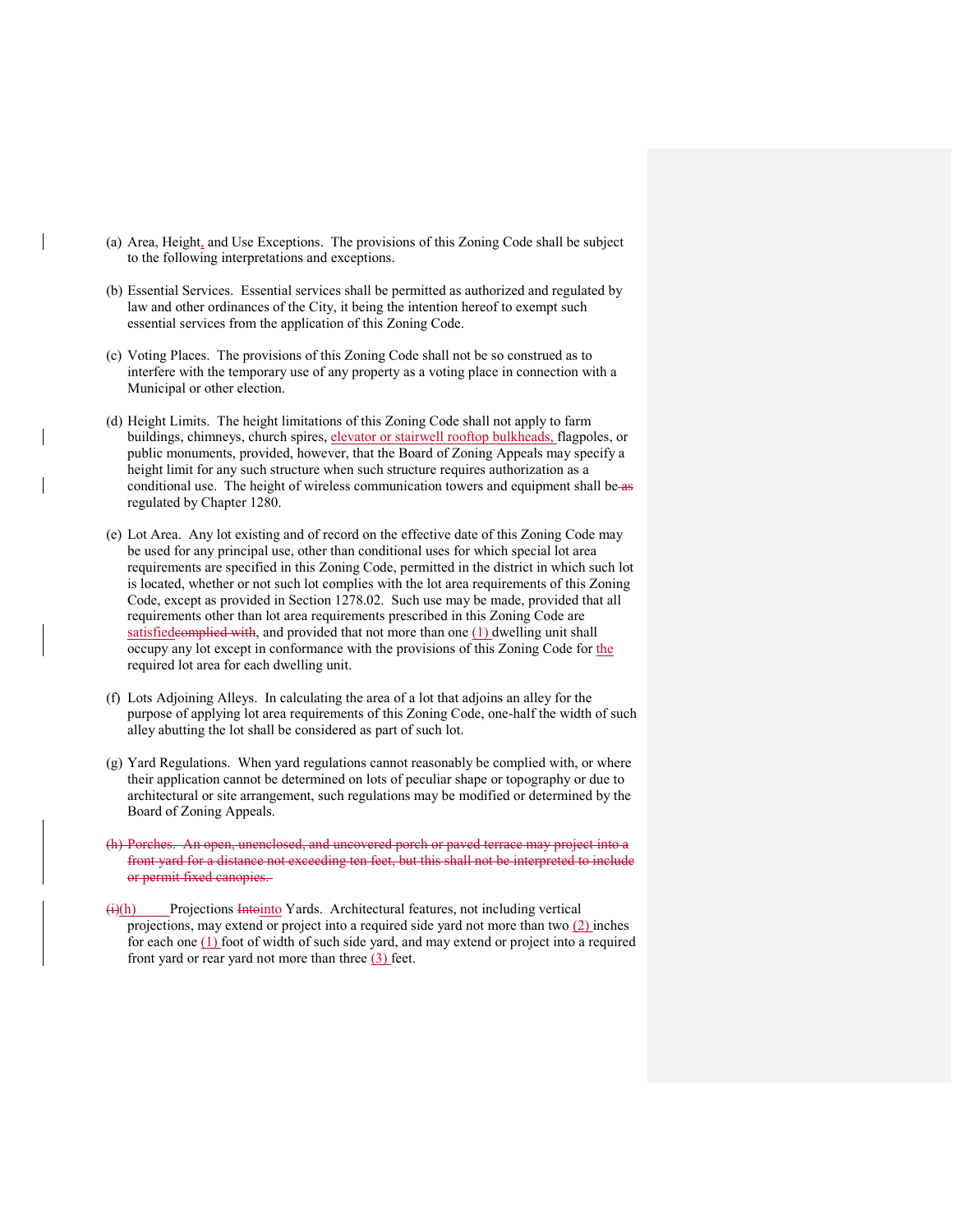- $\overline{(i)}$  Access Through Yards. For the purpose of this chapter, access drives may be placed in the required front or side yards so as to provide access to rear yards and/or accessory or attached structures. These drives shall not be considered as structural violations in front and side yards. Further, any walk, terrace, or other pavement serving a like function, and not overin excess of nine  $(9)$  inches above the grade upon which placed, shall, for the purpose of this chapter, not be considered to bethis chapter, not be considered a structure, and shall be permitted in any required yard.
- $(k)(j)$  Lots Having River Frontage. Those residential lots and/or parcels having river frontage and abutting a public thoroughfare shall maintain the yard on the river side as an open unobscured open yard, excepting that a covered and/or uncovered boat well shall be permitted after review and approval of plans by the Board of Zoning Appeals. Accessory structures shall be permitted in the setback between the abutting road right-of-way and the main building, provided the front yard setback required in Appendix I, Schedule of Regulations, is met.

## 1286.089 OUTDOOR BOILERS.

- (a) Outdoor Boilers, Defined. An outdoor boiler is considered to be an accessory structure consisting of an above or below grade chamber or furnace constructed of metal or other non-combustible material in which wood, wood pellets, grain pellets, or other combustible material is burned to heat water or other liquid that which is piped aboveground or underground to provide heat for a house or differentother structure.
- (b) Outdoor Boilers, Prohibited. Outdoor boilers are prohibited in all zoning districts. until the State or Federal government enacts rules governing outdoor boilers.
- (c) Outdoor Boilers, Existing. All existing outdoor boilers must be registered with the City Clerk within thirty days after the effective date of this section. No replacement outdoor boilers shall be installed or put into used within the City.

1286.910 MICHIGAN MEDICAL MARIHUANA ACT, M.C.L.A. §§ 333.26241 ET SEQ., AS AMENDED (MMMA) AND MICHIGAN REGULATION AND TAXATION OF MARIHUANA ACT, M.C.L.A. §§ 333.27951 ET SEQ., AS AMENDED (MRTMA).

- (a) The medical use of marihuana as defined by the Michigan Medical Marihuana Act, M.C.L.A. §§ 333.26421 et seq., as amended, is permitted in accordingance to with all requirements of the MMMA and any rules promulgated by the Department of Licensing and Regulatory Affairs of the State of Michigan.
- (b) The following shall apply to the medical use of marihuana as permitted and regulated by the MMMA:
	- (1) A qualifying patient who has been issued and possesses a registry identification card is not subject to arrest or penalty in any manner, provided that the qualifying patient possesses an amount of marihuana that does not exceed a combined total of 2.5 ounces of usable marihuana and usable marihuana equivalents in the form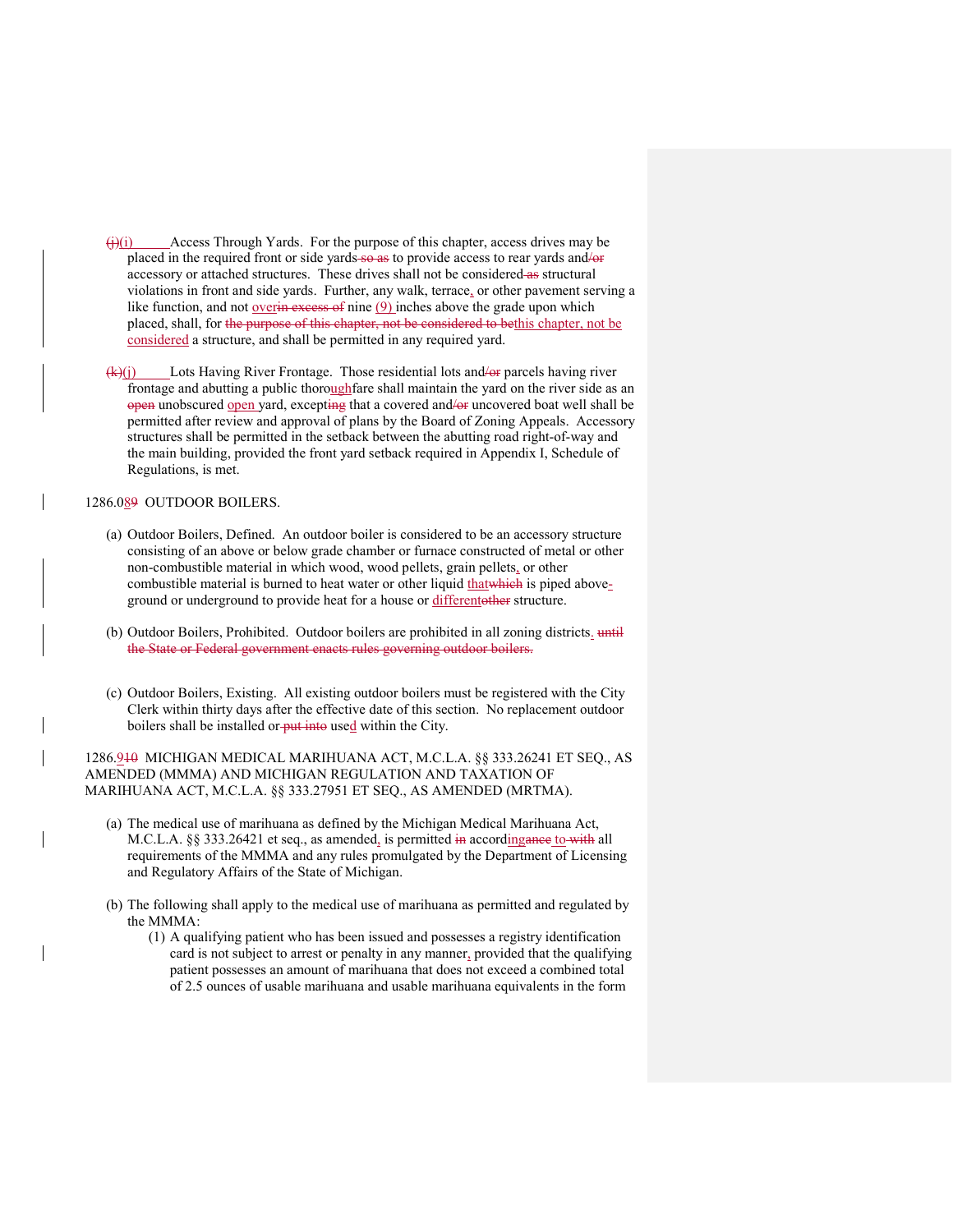of marihuana-infused products.<del>, and</del> In addition, if the qualifying patient has not specified that a primary caregiver will be allowed under state law to cultivate marihuana for the qualifying patient, the qualifying patient may possess 12 marihuana plants, and any incidental amount of seeds, stalks, and unusable roots, kept in an enclosed, locked facility, as defined herein.

- (2) A primary caregiver who has been issued and possesses a registry identification card is not subject to arrest or penalty in any manner, for assisting a qualifying patient to whom he or she is connected through the department's registration process with the medical use of marihuana in accordance with the MMMA. The privilege from arrest applies only if the primary caregiver presents both his or her registry identification card and a valid driver's license or government-issued identification card that bears a photographic image of the primary caregiver. In addition, theThe privilege from arrest applies only if the primary caregiver possesses marihuana in forms and amounts that do not exceed any of the following:
	- D.A. For each qualifying patient to whom he or she is connected through the department's registration process, a combined total of 2.5 ounces of usable marihuana and usable marihuana equivalents.
	- E.B. For each registered qualifying patient who has specified that the primary caregiver will be allowed under state law to cultivate marihuana for the qualifying patient, 12 marihuana plants kept in an enclosed, locked facility as defined herein, and any incidental amount of seeds, stalks, and unusable roots.
- (c) The use of marihuana, as defined by the Michigan Regulation and Taxation of Marihuana Act, M.C.L.A. §§ 333.27951 et seq. (MRTMA), as amended is permitted in accordance with all requirements of the MRTMA and any rules promulgated by the Department of Licensing and Regulatory Affairs of the State of Michigan.
- (d) The following shall apply to the use of marihuana as permitted and regulated by the MRTMA:
	- (1) No person under the age of 21 shall possess, consume, purchase or otherwise obtain, cultivate, process, transport, or sell marihuana.
	- (2) No person shall operate, navigate, or be in control of any motor vehicle, aircraft, snowmobile, off-road recreational vehicle, or motorboat while under the influence of marihuana or while consuming marihuana; and no passenger in any area of a vehicle upon a public way or public road shall smoke marihuana while a passenger in a vehicle.
	- (3) No person shall consume marihuana in a public place or smoke marihuana where prohibited by the person who owns, occupies, or manages the property, except for purposes of this Section 1286.10(d)(3) a public place does not include an area designated for consumption when such consumption is authorized by a license issued under the Michigan Regulation and Taxation of Marihuana Act, M.C.L.A. §§ 333.27951 et seq., as amended within a municipality that has authorized consumption in designated areas that are not accessible to persons under 21 years of age. Additionally, no consumption of marihuana in a public place shall be

**Formatted:** Numbered + Level: 1 + Numbering Style: A, B, C, … + Start at: 1 + Alignment: Left + Aligned at: 1.25" + Indent at: 1.5"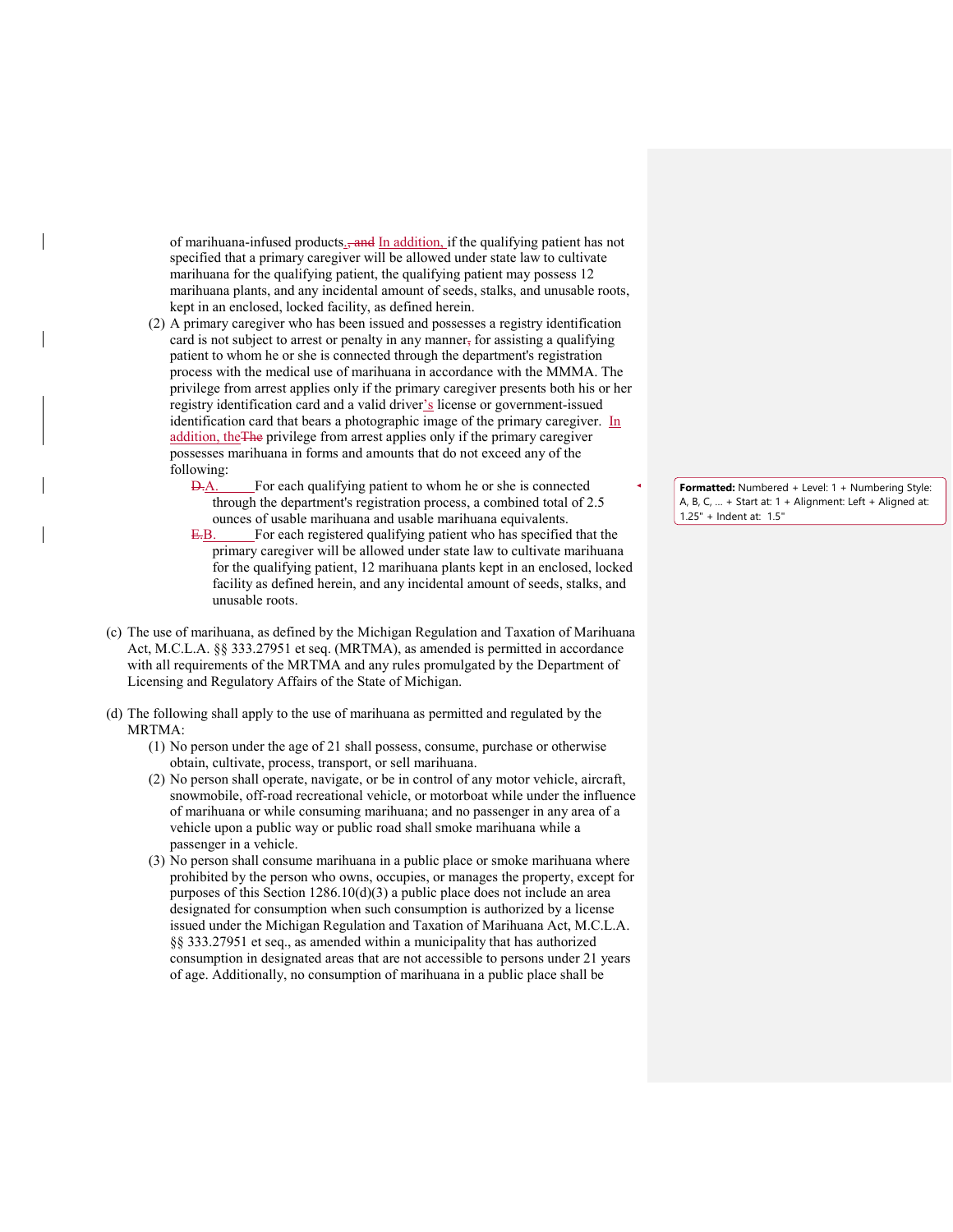permitted unless a Special Permit is issued according to the regulations of Section 606.01(c) of the City Code.

- (4) No person shall cultivate marihuana plants if the marihuana plants are visible from a public place without the use of binoculars, aircraft, or other optical aids or outside of an enclosed area equipped with locks or other security devices that restrict access to the area.
- (5) No person shall possess marihuana accessories, or possess or consume marihuana on the grounds of a public or private school where children attend classes in preschool programs, kindergarten programs, or grades 1 through 12, or where students of any age attend an educational facility for non-traditional or special needs learners, in a school bus, or on the grounds of any correctional facility.
- (6) No person shall possess more than 2.5 ounces of marihuana within a person's place of residence unless the excess marihuana is stored in a container or area equipped with locks or other functioning security devices that restrict access to the contents of the container or area.
- (7) The requirements herein shall not limit the rights of persons as provided by the Michigan Medical Marihuana Act, 2008 IL 1, M.C.L.A. §§ 333.26421 et seq. as amended, or the Medical Marihuana Facilities Licensing Act, 2016 PA 281, M.C.L.A. §§ 333.27201 et seq., as amended.
- (8) A person may prohibit or otherwise regulate the consumption, cultivation, distribution, processing, sale, or display of marihuana and marihuana accessories on property the person owns, occupies, or manages, except that a lease agreement may not prohibit a tenant from lawfully possessing and consuming marihuana by means other than smoking.
- (9) A person age 21 years or older may possess, use, consume, purchase, transport, or process 2.5 ounces or less of marihuana, except that not more than 15 grams of marihuana may be in the form of marihuana concentrate. In addition, a person age 21 years or older may give away or otherwise transfer without remuneration up to 2.5 ounces of marihuana, except that not more than 15 grams of marihuana may be in the form of marihuana concentrate, to a person 21 years of age or older, as long as the transfer is not advertised or promoted to the public.
- (10) Within a person's residence, a person may possess, store, and process not more than 10 ounces of marihuana which includes any marihuana produced by marihuana plants cultivated on the premises, and may cultivate not more than, including any marihuana produced by marihuana plants cultivated on the premises, and may cultivate not more than that 12 marihuana plants on the premises at once for personal use.

## 1286.10<sup>1</sup> HOME OCCUPATIONS.

- (a) A home occupation is a permitted use in the R-1, R-2, R-3, RT, RM, RM-1 and Planned Unit Development Districts according to the requirements of this section.
- (b) Two levels of home occupations, Level 1 and Level 2, are permitted according to the following requirements.According to the following requirements, two home occupations, Level 1 and Level 2 are permitted.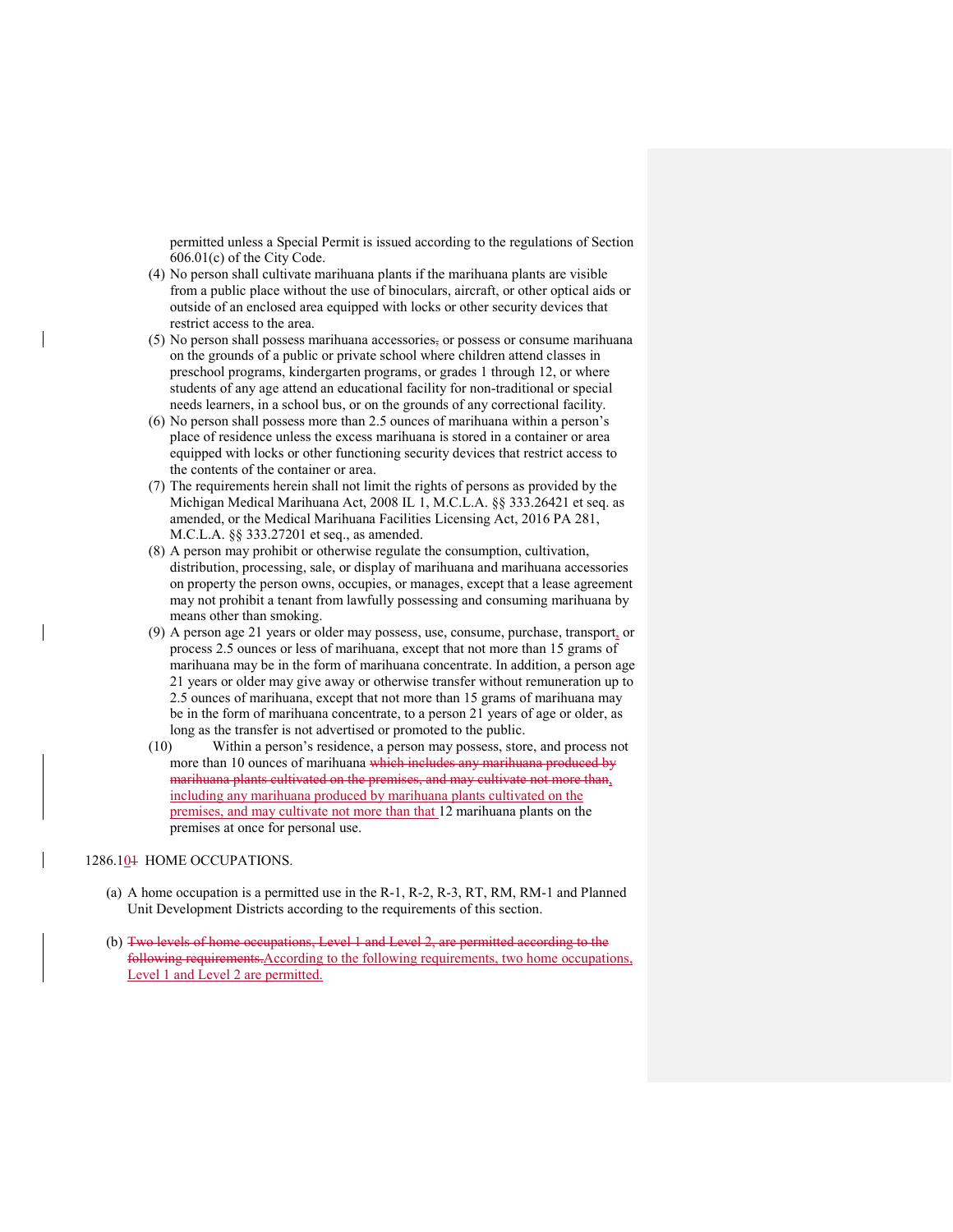#### (c) Level 1 home occupation requirements:

- (1) A Level 1 home occupation is a home occupation  $\underline{that}$  which is conducted entirely within the dwelling or an attached accessory building and is conducted in such a manner that under normal circumstances, there is no external evidence of the home occupation operation except that a Level 1 home occupation is permitted to have one  $(1)$  sign which shall be attached to the wall of the dwelling or accessory building. Such sign shall not be lighted and shall not be more than four (4) square feet in size.
- (2) A permit from the City is not required to conduct a Level 1 home occupation.
- (3) Only family members who reside on the premises shall be employed  $\frac{1}{2}$  or involved in the home occupation.
- (4) The use of the dwelling for a home occupation must be-elearly accessory, incidental, subordinate and attached to the permitted principal use. A home occupation shall occupy no more than 25 percent of the total floor area of the dwelling in which it is conducted exclusive of any porch, attached garage, or similar space not suited or intended to be occupied as living quarters provided.
- (5) Exterior storage of equipment or accessory items and/or display of materials, goods, or supplies, used in the conduct of the home occupation is prohibited.
- (6) The dwelling shall not be altered from its residential appearance in order to conduct the home occupation, but for the addition of an advertising sign as permitted above.
- (7) The home occupation shall be conducted so it does not constitute a nuisance or annoyance to adjoining residents becausey reason of noise, smoke, odor, electrical disturbance or night lighting, or the creation of unreasonable traffic to the premises.
- (8) There shall be no selling of goods, merchandise, supplies, or products, or the offering of services to customers except on an occasional basis, generally less than five times per week.

(d) Level 2 home occupation requirements:

- (1) A Level 2 home occupation is a home occupation that which has one (1) employee or one (1) individual involved in the operation of the business outside of the family members who reside on the premises and/or which has customers coming to the home occupation for services or products offered by the home occupation on more than an occasional basis, generally more than five  $(5)$  times per week.
- (2) A Level 2 home occupation shall only be permitted if a special land use is approved by the Planning Commission approves a special land use followingin accordance with the procedures and standards of Chapter 1274 herein.
- (3) An application for a Level 2 home occupation shall contain the following information:
	- A. Name and address of property owner and occupant of the dwelling.
	- B. Description of the proposed home occupation, including materials to be used, days and hours of operation, estimated customer and delivery vehicle trips per week, and if an employee will be involved in the business.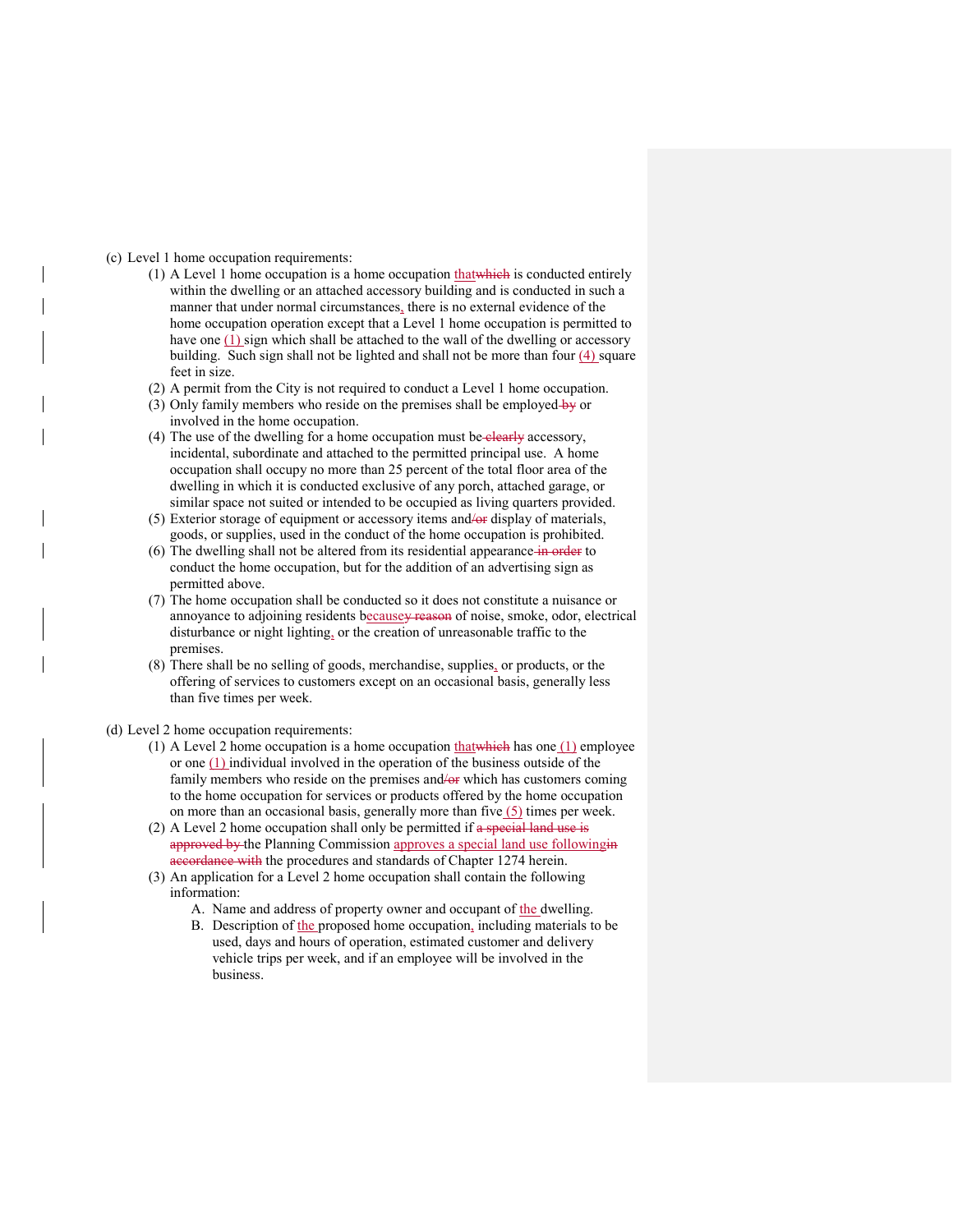- C. A site plan as would normally betypically required by Chapter 1276 herein shall not be required. Instead, an accurate drawing shall be submitted illustrating the property, buildings on the property, the area within the building to be devoted to the home occupation, parking for the business, screening, sign and other information as may be required by the Zoning AdministratorCommunity Development Director to insure compliance with the requirements of this section.
- (4) The home occupation shall be conducted only within the dwelling or an attached or detached accessory building.
- (5) Only family members who livereside on the premises and no more than one  $(1)$ other person who does not reside on the premises shall be employed by or involved in the home occupation.
- (6) Traffic generated by the home occupation shall be compatible with traffic genernormally expected in the zoning district in which the home occupation is located.
- (7) A home occupation shall provide a minimum of two  $(2)$  on-site parking spaces in addition to the parking spaces required for the dwelling.
- (8) A home occupation is permitted to have one  $(1)$  sign which shall be attached to the wall of the dwelling or accessory building. Such sign shall not be lighted and shall not be more than four (4) square feet in size.
- (9) A Level 2 home occupation shall also comply with the requirements for a Level 1 home occupation contained in Section 1286.01(c)(4)-(7) herein.
- (10) In its approval of a Level 2 home occupation, the Planning Commission may prescribe certain conditions to ensure that the home occupation can be compatible with its residential surroundings. Such conditions may include but are not limited to restricting the hours of operation, the number and type of delivery vehicles, and limiting the number of customer visits to the home occupation.

#### 1286.112 DONATION DROP BOXES.

- (a) Donation Drop Boxes and Collection Bins, Defined. A receptacle or other portable structure made of metal, steel, or a similar durable material placed outdoors and intended and used for the collection of clothing, shoes, books, toys, household items, or other nonperishable goods and materials donated by the public but no including facilities and structures owned and operated by a governmental entity such as but not limited to post office mail drop boxes, bill payment drop boxes, library collection boxes, and recycling boxes.
- (b) Donation Drop Boxes and Collection Bins, Prohibited. Donation drop boxes and eollection bins aAs defined herein, donation boxes and collection bins are prohibited in all zoning districts.
- (c) Donation Drop Boxes and Collection Bids, Existing. Donation drop boxes and collection bins thatwhich are existing as of the effective date of this Section 1286.12 shall be removed from the property on which they are located within 60 days of January 21, 2014, as they are considered to be portable accessory uses and are not considered permanent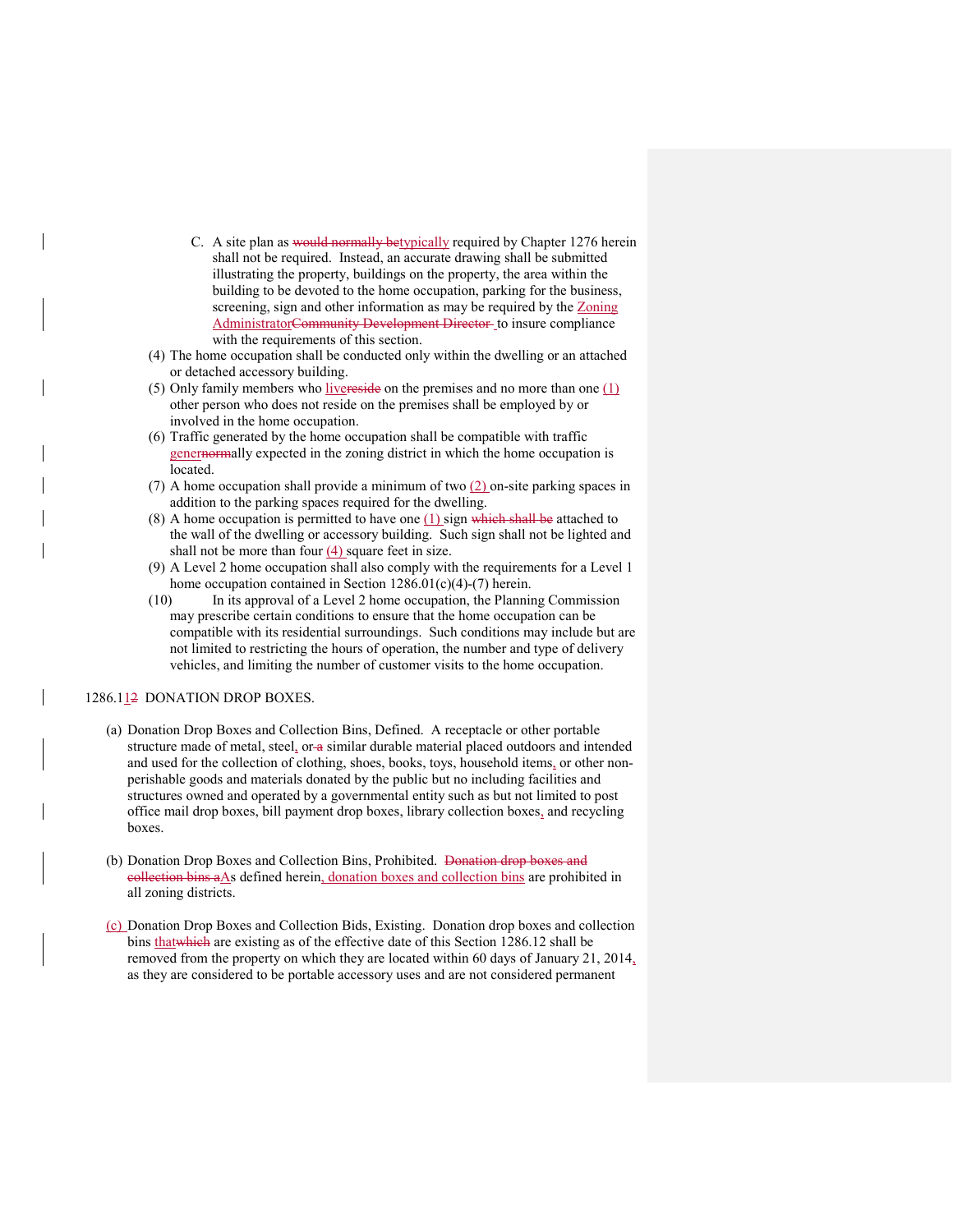non-conforming uses by virtue of the adoption of this Section 1286.12. Failure to remove a donation drop box or collection bin within the 60 days period shall be considered a civil infraction subject to payment of fines as set forth outlined in Section 202.99(b) of this City Code.

# 1286.12 DECKS AND PORCHES

| (a) A deck is an attached accessory structure constructed from wood or composite materials<br>uncovered and attached to the principal building.                                                                            |  |                                                    |
|----------------------------------------------------------------------------------------------------------------------------------------------------------------------------------------------------------------------------|--|----------------------------------------------------|
|                                                                                                                                                                                                                            |  | Formatted: Indent: Left: 0.5", No bullets or       |
| (b) A porch is an attached accessory structure, usually covered, and is often constructed from<br>wood, masonry, or other composite material, located at the principal building's primary or<br>secondary entrance points. |  |                                                    |
|                                                                                                                                                                                                                            |  | Formatted: Indent: Left: 0.5", No bullets or       |
| (c) The area of decks and porches are used to calculate the maximum lot coverage<br>percentages on residential lots.                                                                                                       |  |                                                    |
|                                                                                                                                                                                                                            |  | Formatted: List Paragraph, No bullets or numbering |
|                                                                                                                                                                                                                            |  | Formatted: Font: (Default) Times New Roman         |
| (d) All decks and porches must follow the State of Michigan Building Code, as amended.                                                                                                                                     |  | Formatted: Indent: Left: 0.5", No bullets or       |
| (e) Uncovered decks or porches may extend up to ten (10) feet into the front yard setback<br>(See Section 1286.08(h)). No canopy may be erected after the original construction of the                                     |  | Formatted: Indent: Left: 0.5". No bullets or       |
| deck or porch in the front yard unless it is an attached roof to establish a covered front<br>porch.                                                                                                                       |  |                                                    |
| Decks may only be constructed in the side or rear yards and may encroach no more than<br>(f)<br>three (3) feet into the required side or rear yard setback.                                                                |  | Formatted: No bullets or numbering                 |
|                                                                                                                                                                                                                            |  | Formatted: Font: (Default) Times New Roman         |
| At no time may a deck or porch be located closer than $s$ ix $(6)$ feet from any<br>$\left(\alpha\right)(g)$<br>property line.                                                                                             |  | Formatted: No bullets or numbering                 |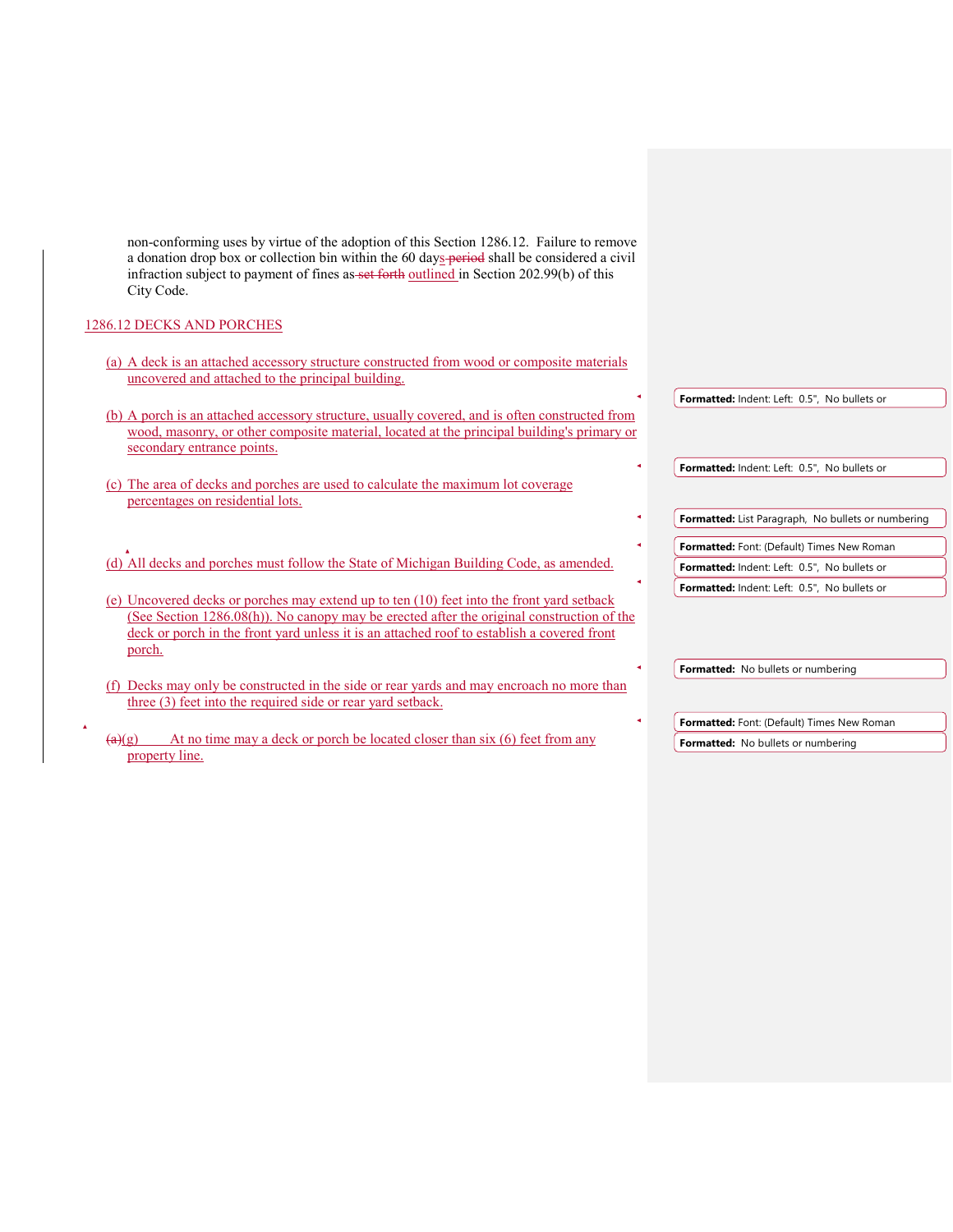# **Section Two: Amendment**

 $\overline{\phantom{a}}$  $\overline{\phantom{a}}$ 

 $\overline{\phantom{a}}$ 

That Part Twelve, Title Six, Appendix I, entitled "Schedule of Regulations" of the Codified Ordinances of the City of Ionia, Michigan is hereby amended to read as follows:

| ZONE<br><b>DISTRICT</b>                 | <b>MINIMUM ZONING</b><br><b>LOT SIZE PER UNIT</b> |                                | <b>MAXIMUM</b><br><b>HEIGHT OF</b><br><b>STRUCTURES</b> | <b>MINIMUM YARD</b><br><b>SETBACK (PER LOT</b><br>IN FEET) | <b>MINIMUM</b><br><b>FLOOR AREA</b><br><b>PER UNIT</b> | <b>MAXIMUM OF LOT</b><br><b>AREA COVERED (BY)</b><br><b>ALL BUILDINGS)</b> |
|-----------------------------------------|---------------------------------------------------|--------------------------------|---------------------------------------------------------|------------------------------------------------------------|--------------------------------------------------------|----------------------------------------------------------------------------|
|                                         | <b>AREA IN</b><br>SO. FT.                         | <b>WIDTH</b><br><b>IN FEET</b> | <b>IN FEET</b>                                          | <b>EACH</b><br><b>FRONT SIDE REAR</b>                      | (SO. FT.)                                              |                                                                            |
| R-1 One-Family<br>Residential           | 8,000                                             | 65                             | 25                                                      | 25(b) 10-6b 25b                                            | 900                                                    | 3525%                                                                      |
| R-2 One-Family<br>Residential           | (a)<br>12,000                                     | (a)<br>80                      | 25                                                      | 25(b) 12-8b 25b                                            | 900                                                    | 3525%                                                                      |
| R-3 One-Family<br>Residential           | (a)<br>16,500                                     | (a)<br>100                     | 25                                                      | 30(b) 14-10 35b<br>(b)                                     | 900                                                    | 3525%                                                                      |
| RT Two-Family<br>Residential            | 4,000                                             | 32.5                           | 25                                                      | 25(b) 10(b) 25b                                            | 700                                                    | 3525%                                                                      |
| RM Multiple-<br>Family<br>Residential   | 4.500                                             | 30                             | 25                                                      | 30 30 25c<br>$(c, m)$ $(c)$                                | 1 BR-800<br>2 BR-850<br>3 BR-1100                      | 3525%                                                                      |
| RM-1 Multiple-<br>Family<br>Residential | 2,900                                             | 100                            | 35                                                      | 30 20 25c<br>$(c)$ $(c)$                                   | 1 BR-500<br>2 BR-700<br>3 BR-900                       | 3525%                                                                      |
| B-1 Local<br><b>Business</b>            | $\overline{\phantom{a}}$                          | u.                             | 25                                                      | 25 e. h $20f(d)$                                           | $\overline{\phantom{a}}$                               | $\overline{\phantom{a}}$                                                   |
| <b>B-2 Community</b><br><b>Business</b> | ÷.                                                | u.                             | 40                                                      |                                                            | $\overline{\phantom{a}}$                               | $\overline{\phantom{a}}$                                                   |
| B-3 General<br><b>Business</b>          | Ξ.                                                | $\overline{a}$                 | $\overline{\phantom{a}}$                                | 25 e.h 20f<br>d, l                                         | $\overline{\phantom{a}}$                               | ۰.                                                                         |
| I-1 Light<br>Industrial                 | $\overline{\phantom{a}}$                          | u.                             | 40                                                      | 30 20 $i, k$<br>$i, l$ h, $j, k$                           | $\overline{\phantom{a}}$                               | $\sim$                                                                     |
| Office District                         | $\Omega$                                          | $\theta$                       | 35                                                      | $25(d)$ (e)(h) 20                                          | NA                                                     | NA                                                                         |

# **Section Three: Repealer**

That all ordinances and parts of ordinances in conflict herewith are repealed to the extent of such conflict.

# **Section Four: Effective Date**

The City Clerk shall cause a notice of adoption of this ordinance to be published. This ordinance shall take effect seven (7) days after it, or a summary thereof as permitted by law, along with the date of its adoption, is published in the *Daily News*, a newspaper of general circulation in the City unless otherwise provided by law.